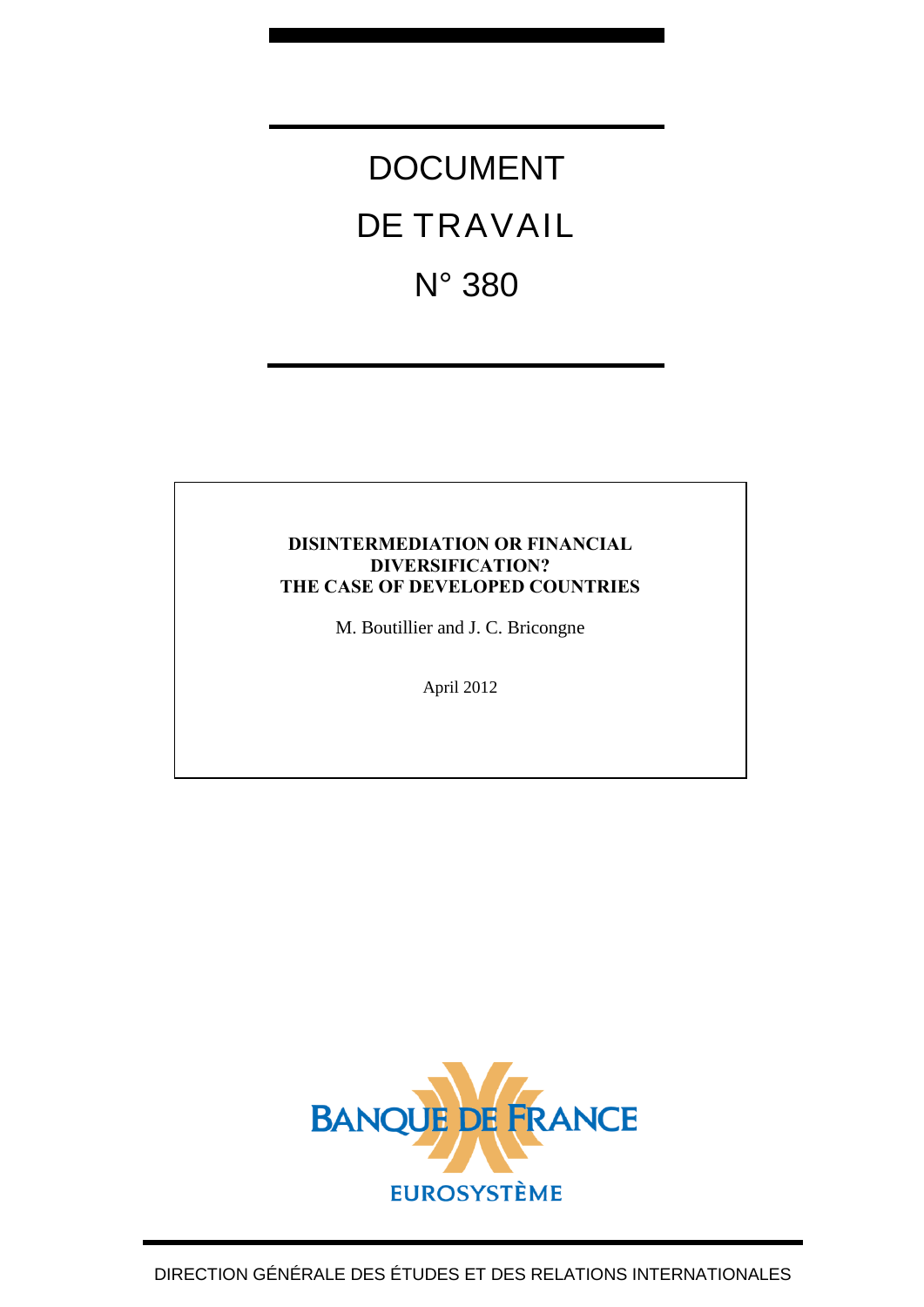### DIRECTION GÉNÉRALE DES ÉTUDES ET DES RELATIONS INTERNATIONALES

#### **DISINTERMEDIATION OR FINANCIAL DIVERSIFICATION? THE CASE OF DEVELOPED COUNTRIES**

M. Boutillier and J. C. Bricongne

April 2012

Les Documents de travail reflètent les idées personnelles de leurs auteurs et n'expriment pas nécessairement la position de la Banque de France. Ce document est disponible sur le site internet de la Banque de France « [www.banque-france.fr](http://www.banque-france.fr/) ».

Working Papers reflect the opinions of the authors and do not necessarily express the views of the Banque de France. This document is available on the Banque de France Website "[www.banque-france.fr](http://www.banque-france.fr/)".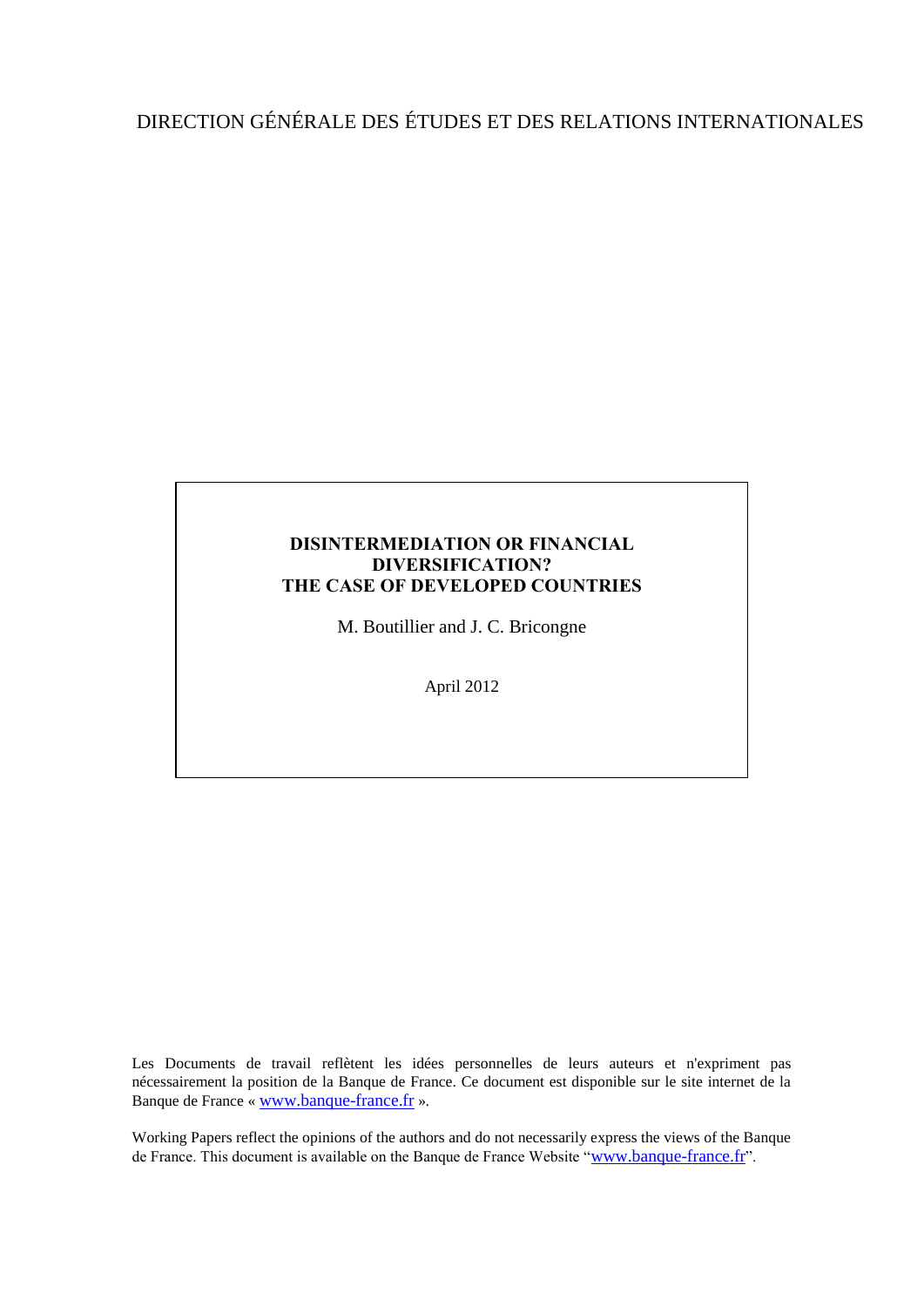## **Disintermediation or financial diversification? The case of developed countries1**

Michel Boutillier<sup>2</sup>, Jean-Charles Bricongne<sup>3</sup>

1

 $1$  The authors would like to thank their colleagues from the Banque de France their suggestions on previous versions of this article (MM. Cousseran, Chazelas, Branthomme, Grandjean and Mrs Durant), mainly those that led to an article published in the Banque de France monthly Bulletin in February 2006. The authors remain solely responsible for the mistakes and opinions expressed in this study. In particular, this article reflects the personal views of its authors and does not necessarily reflect the position of Banque de France. A French version has been published in the Revue d'Economie Politique: see Boutillier and Bricongne (2011).

<sup>2</sup> EconomiX, University Paris Ouest Nanterre La Défense and Banque de France

<sup>3</sup> Financial Accounts Division, Monetary Analysis and Statistics Directorate, Banque de France, at the time of the first draft of this article.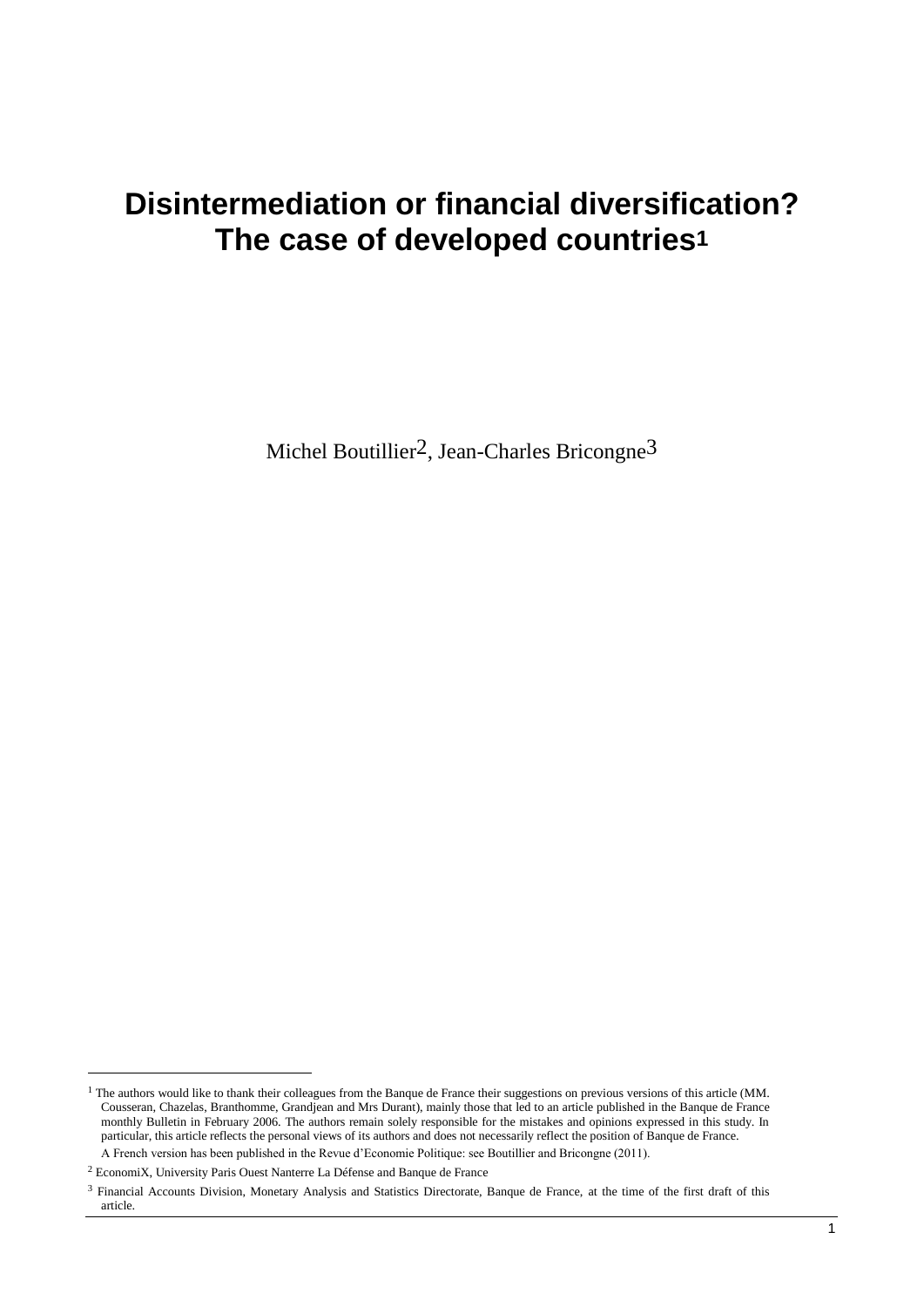#### **Résumé**

La mesure d'un taux d'intermédiation est un bon moyen de caractériser de manière synthétique l'importance du rôle des intermédiaires financiers dans l'économie et leur positionnement face à l'essor de la finance de marché. On observe un recul assez sensible du taux d'intermédiation financière en France sur la période étudiée, marquée par un fort développement des marchés de capitaux et un recours croissant des agents non financiers résidents aux financements désintermédiés.

Cette évolution mérite néanmoins d'être relativisée pour plusieurs raisons. D'abord, parce qu'elle découle en fait largement du mouvement d'internationalisation des opérations de financement et de placement des institutions financières (IF) résidentes comme des financements de marché reçus par les agents non financiers. Ainsi, une part de plus en plus élevée de l'actif des institutions financières résidentes est détenue sur des non-résidents et une part croissante des financements reçus par les résidents provient du « Reste du monde », et notamment des institutions financières non résidentes. Ensuite, parce que l'analyse de la formation des revenus des intermédiaires financiers confirme la transformation de leurs modes de tarification et le redéploiement de leurs activités. Enfin, parce que le choix qui se présente aux agents non financiers ne se résume pas en une alternative entre passer par un intermédiaire ou s'adresser directement au marché.

Le présent article s'attache, dans un premier temps, à analyser l'évolution du taux d'intermédiation financière en France et à l'international. Le rôle croissant du Reste du monde a comme contrepartie la baisse de la part des financements apportés par les IF résidentes à l'économie nationale. Réciproquement, les IF résidentes ont développé leurs opérations avec le Reste du monde. Un élargissement du concept d'intermédiation est alors proposé afin de dépasser le premier constat d'un déclin apparent de l'intermédiation financière. Une analyse complémentaire des revenus d'intermédiation permet de mesurer l'évolution des rémunérations perçues par les intermédiaires financiers résidents et d'appréhender les adaptations qui leur ont permis de maintenir leurs revenus.

Mots clés : Taux d'intermédiation financière, agrégats d'intermédiation, intermédiaires financiers, intégration financière internationale, diversification géographique des placements, tarification bancaire, revenus d'intermédiation, services d'intermédiation financière indirectement mesurés (SIFIM), production des institutions financières

Codes JEL : E01, E21, F36, G2

#### **Abstract**

*Measuring an intermediation rate is a good way of capturing the importance of the role of financial intermediaries in a given economy and their position in the face of the growth in market financing. Results show a quite sizeable decline in the financial intermediation rate in France over the period concerned, characterised by the strong growth of capital markets and the increasing use made by non-financial agents of non-intermediated financing.*

*This development should nevertheless be treated cautiously, for several reasons. First, because it stems largely from the internationalisation of the financing and investing movements of resident financial institutions (FIs) and of market financing received by non-financial agents. Thus, an increasing proportion of resident FIs' assets are held vis-à-vis non-residents and a growing share of the financing received by residents comes from the "Rest of the world", mainly from non-resident FIs. Second, because an analysis of the revenue of financial intermediaries confirms the change in their price setting practices and a shift in their activities. Lastly, because the choice by non-financial agents is not only made between intermediaries and direct-market access.*

*First of all, this article analyses the changes in the intermediation rate in France and abroad. A growing share Is accounted for by the Rest of the world, while the financing of the national economy by resident FIs has declined. Conversely, resident FIs have developed their operations with the Rest of the world. A broader concept of intermediation is then proposed in order to deal with the so-called decline in financial intermediation. A complementary view of intermediation revenue makes it possible to measure the developments in resident FIs' earnings and to understand the changes that have enabled them to maintain their revenue.*

Keywords: financial intermediation rate, intermediation aggregates, financial intermediaries, international financial integration, geographical diversification of investments, banks' price scale fixing, intermediation revenue, financial intermediation services indirectly measured (FISIM), production of financial institutions

JEL codes: E01, E21, F36, G2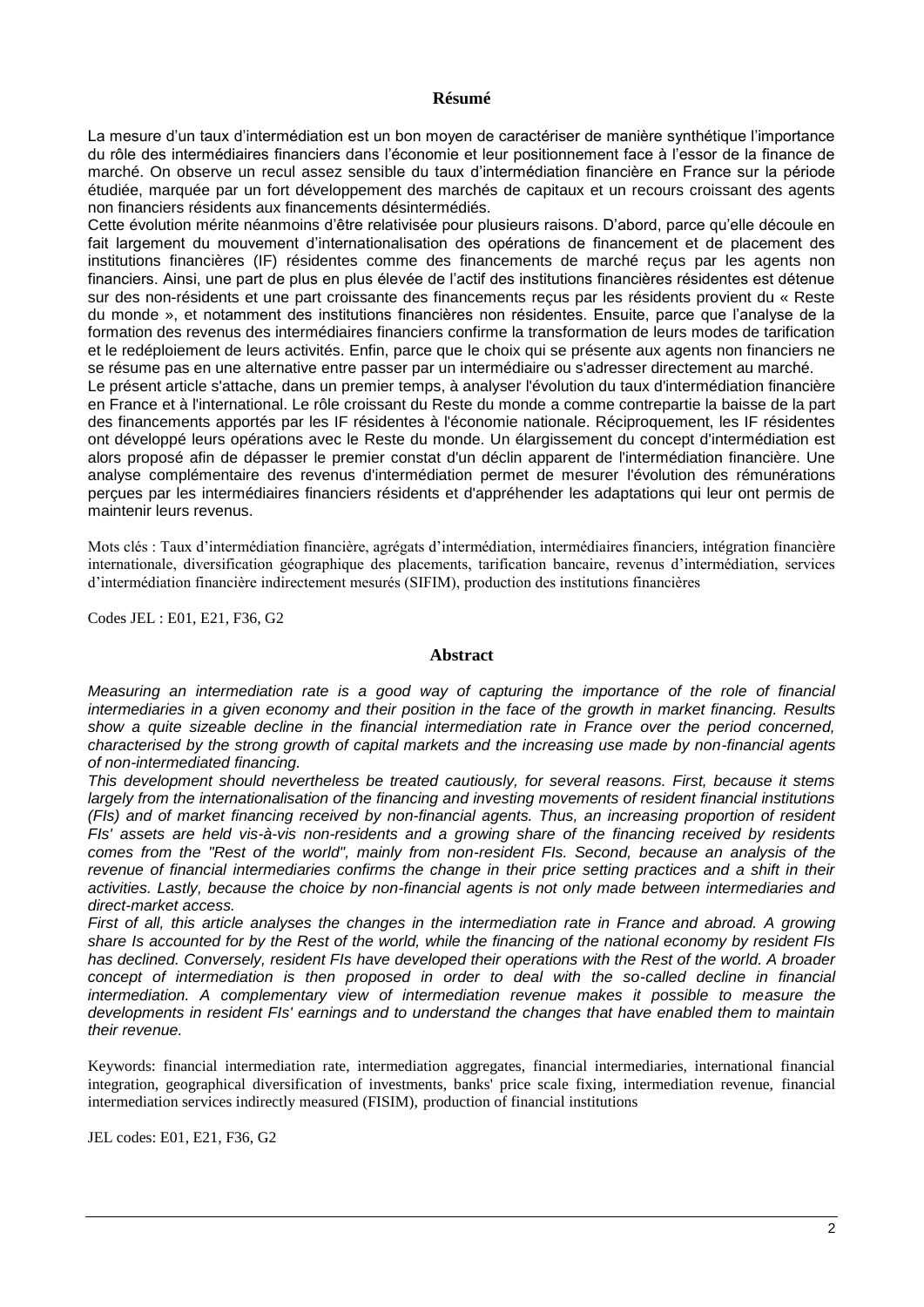#### **I. Introduction: financial intermediation called into question**

Great attention has been given to the measurement of financial development with a view to linking it to the expansion of the real economy, with the most representative author of this strand probably being Goldsmith (1969). A number of studies like the late of Levine (2005) have thus shown the role that both financial intermediaries and markets can play in explaining growth, this relationship not being due merely to a reverse causality. In this respect, the latter author percentage points to the fact that more developed financial systems make it possible to alleviate the external financing constraint, whether the financing is intermediated or not. The two financing channels are not necessarily placed in opposition in this literature and can also complement each other. In the same vein, but with the aim of getting to the core of financial systems, Rajan and Zingales (1995) and also La Porta, Lopez-de-Silanes and Vishny (1999) have contributed to a taxonomy of financial systems ranked according to the importance of these two financing channels for companies and the modes of corporate governance that spring from them, while Beck, Demirguc-Kunt and Levine (2003) and La Porta, Lopez-de-Silanes and Vishny (2008) have proposed a legal basis for this taxonomy.

Financial development can be understood using two approaches: a quantitative approach which underlines the importance of an overall indicator of the development of the financial sphere (its size and breadth for instance) and a qualitative approach, which tries to shed light on the origin differentiation within this financial sphere, or its sophistication. When Focusing on the qualitative approaches to the financial sphere, one has to take a position vis-à-vis the opposition between direct financing and intermediated financing because this opposition has long been the backbone of a qualitative description of the financial sphere. For instance, it guided Gurley and Shaw in the writing of their famous book in 1960 (*cf*. the biblioCharty). This vision proved very useful in establishing a typology, which was at its height in the 1960s and the 1970s with the categories of debt economy and financial market economy. The situation has got more complicated with the growth of market intermediation<sup>4</sup>, but this view has still inspired recent work (Levine, 2002), where are put into competition ratios about intermediaries development (or banks alone) and others showing markets' development.

Views about the role of banks have become much more sophisticated since Gurley and Shaw (1960). In particular, Allen and Santomero (1998) underlined two functions of financial intermediaries to justify their lasting role, which are risk management and the access given to increasingly complex financial markets. One may cite for example derivatives markets, whose access is more usual for financial intermediaries than for households or companies. For this two-fold reason, in spite of decreasing transaction costs and information asymmetries, intermediation has rather increased or, at least, adapted. Far from being in opposition to one another, the use of financial intermediaries and access to markets appear to be complementary, with the increasing sophistication of markets generating new branches of activities for banks and non-bank intermediaries, and hence numerous financial innovations introduced by intermediaries (Allen and Santomero, 2001). These developments encouraged Allen and Gale (2000) to revisit the issue of the comparison of financial systems referred to above.

Studies that endeavour to divide the financial sphere into two main components, characterised on the one hand by intermediation and on the other hand by market operations based on normalized representations are less numerous. These include those made possible by the *tableaux d'opérations financiers* (financial operations tables) or financial assets accounts (Schmidt *et alii*, 1999). However, this approach was explored in France at the end of the 1980s (Monfront-Moncomble, 1989) and pursued in the reports of *Conseil national du crédit et du titre* (CNCT, *cf*. Wilhelm, 2002). The calculation of financial intermediation rates has also been picked up by the academic world (for example, Boutillier *et alii*, 2002, and Capelle-Blancard and Couppey-Soubeyran, 2003). Given the interest generated, the *Conseil national de l'information statistique* (CNIS) has proposed that this work should be taken over by the Banque de France, this time using financial accounts whose quarterly publication is now regular.

The purpose of this article is to set the calculation of the financial intermediation rate for France into the wider context against the background of the taxonomies of the financial sphere outlined above: does the apparent disintermediation indicated by the fall in the intermediation rate mean a decline in the role of financial intermediaries and a trend towards the dominance of financial markets? Indeed, on the one hand,

-4 Mutual funds and pension funds whose management is transferred de facto to other intermediaries, among others.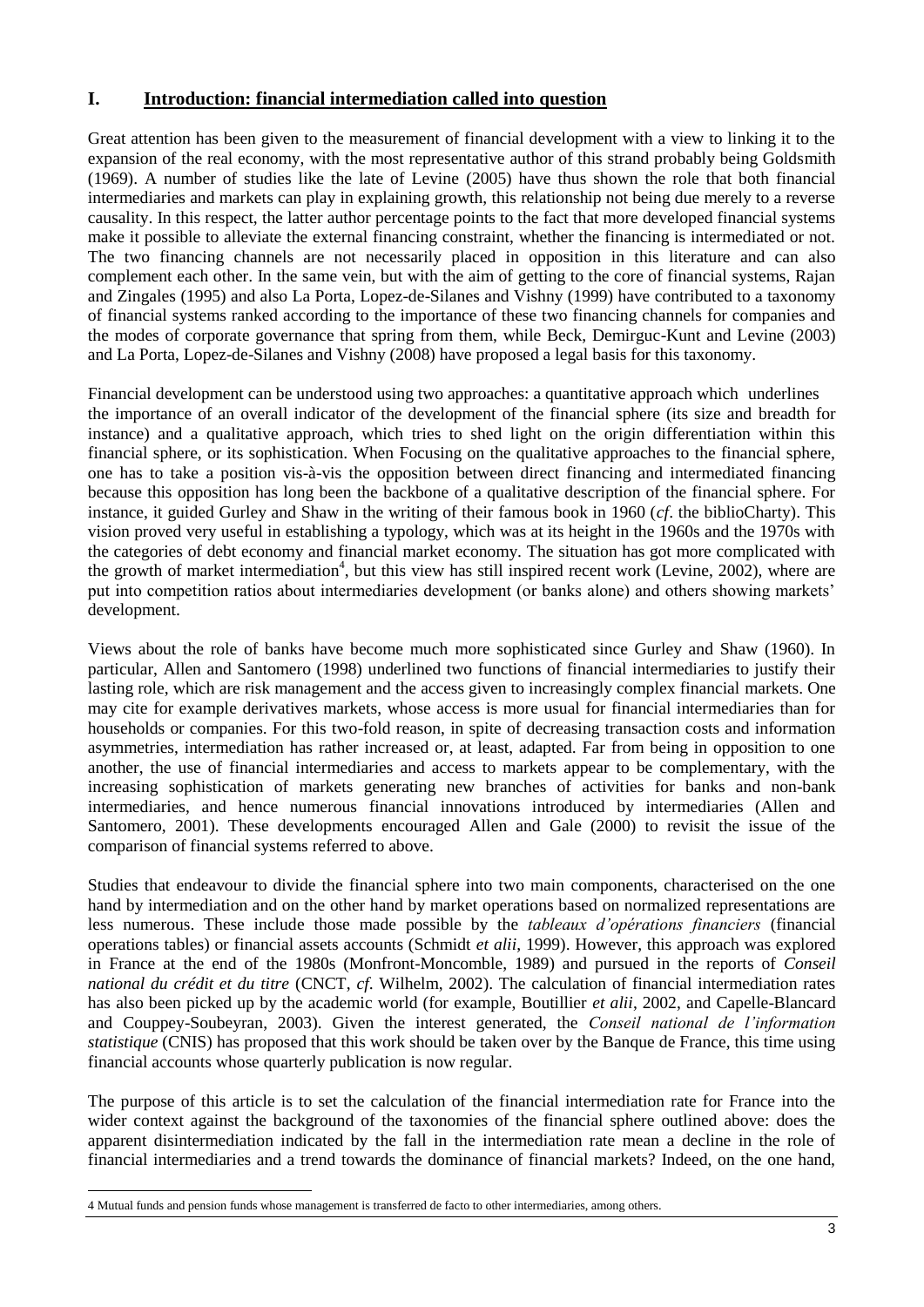we generalise the concept at the European and international level and, on the other hand, we make use of other indicators based on revenue, rather than outstandings. The second section will Focus on financial intermediation rates and their developments in France and a number of developed countries, while the third section will make the link between the growing financial integration of developed economies and the international diversification of portfolios that is its most striking consequence. This growing opening to the Rest of the world leads us to propose a broadening of the concept of intermediation, by drawing on both national accounts and balance of payments statistics, which is one of the original features of this article. In the fourth section, we examine another aspect of the diversification of financial institutions, namely the diversification of their sources of revenue, which is not completely independent from geographical diversification, which fostered investment in securities rather than loans. The fifth section concludes.

The intermediation rate represents the proportion of resident financial intermediaries (excluding financial auxiliaries), namely credit institutions, mutual funds and insurance companies, in the total financing of nonfinancial agents (NFAs)<sup>5</sup>. If we only consider the loans granted by financial intermediaries, this is a narrow definition of the intermediation rate. If we also take into account securities issued by NFAs and bought by these intermediaries, we have a broad definition of the intermediation rate. By construction, the difference between total financing received by resident NFAs and those intermediated by resident financial institutions corresponds to the financing directly extended either by resident NFAs themselves or by non-residents, whether financial or non-financial. Over the past few years, the Rest of the world has played an increasing role in the financing of resident NFAs, whereas resident financial intermediaries have substantially increased their financing to non-residents, with the amounts involved being roughly equivalent amounts. As we shall see, this growing internationalisation of financing is reflected in the evolution of intermediation rates.

#### **II. Financial intermediation maintains its dominant position**

The calculations for the developed countries under review are mainly made using national financial accounts, in the case of France the quarterly national financial accounts compiled by the Banque de France and published on its site<sup>6</sup>, and balance of payments (cf. Annex for the methodological aspects of the rate in France and in these other countries). These calculations aim to distinguish the proportion of financing in the form of loans, debt securities or shares granted or acquired by resident financial institutions.

To cancel out the valuation effects of the financing, cumulated flows are calculated for all operations based on initial outstandings. This amounts to a calculation "in volume terms" such as the one used in Capelle-Blancard and Couppey-Soubeyran (2003). Our article however differs from this in several respects, which explains why the calculations are not entirely consistent. In particular, the granting of financing to resident financial institutions (FIs) is not based on the implicit assumption that "*la part des titres d'une certaine nature, émis par les ANF et acquis par une catégorie d'IF donnée, est supposée égale à la part des titres de la même nature détenus par l'IF considéré quel qu'en soit l'émetteur*" ("the proportion of securities of a given type issued by NFAs and bought by a given category of FIs is assumed to be equal to the proportion of securities of the same type held by the FIs in question, irrespective of who the issuer is"). Our article does not use this general assumption, but rather sources that are complementary to national accounting data, mainly balance of payments and surveys data. The cross-referencing of these different sources is one of the original aspects of our article, which avoids using a general assumption that is questionable by its very nature.

The other main difference is that the "Rest of the world" is not considered here as an NFA but as a sector distinct both from NFAs and resident FIs. Capelle-Blancard and Couppey-Soubeyran (2003) indeed underlined the two shortcomings of this assumption: "*d'une part, parmi les concours apportés par les intermédiaires financiers résidents aux non-résidents, certains le sont à d'autres intermédiaires financiers (non résidents). D'autre part, cela suppose que tous les concours dont ont bénéficié les résidents proviennent d'intermédiaires financiers résidents alors qu'une partie d'entre eux provient d'intermédiaires financiers non residents*" (on the one hand, among the financing granted by resident FIs to non-residents, some is

-

<sup>5</sup> NFAs: non-financial corporations (NFCs), households including non-profit institutions serving households and general government (GG).

<sup>&</sup>lt;sup>6</sup> These series are available at: [http://www.banque-france.fr/fr/statistiques/base/cptsnatfin.htm,](http://www.banque-france.fr/fr/statistiques/base/cptsnatfin.htm) intermediation rates series are via the link: [http://www.banque-france.fr/fr/statistiques/base/tif\\_trim/html/tif\\_trim\\_fr\\_tif.htm](http://www.banque-france.fr/fr/statistiques/base/tif_trim/html/tif_trim_fr_tif.htm) The methodology can be found at[: http://www.banque-france.fr/fr/statistiques/base/methodologie.htm](http://www.banque-france.fr/fr/statistiques/base/methodologie.htm)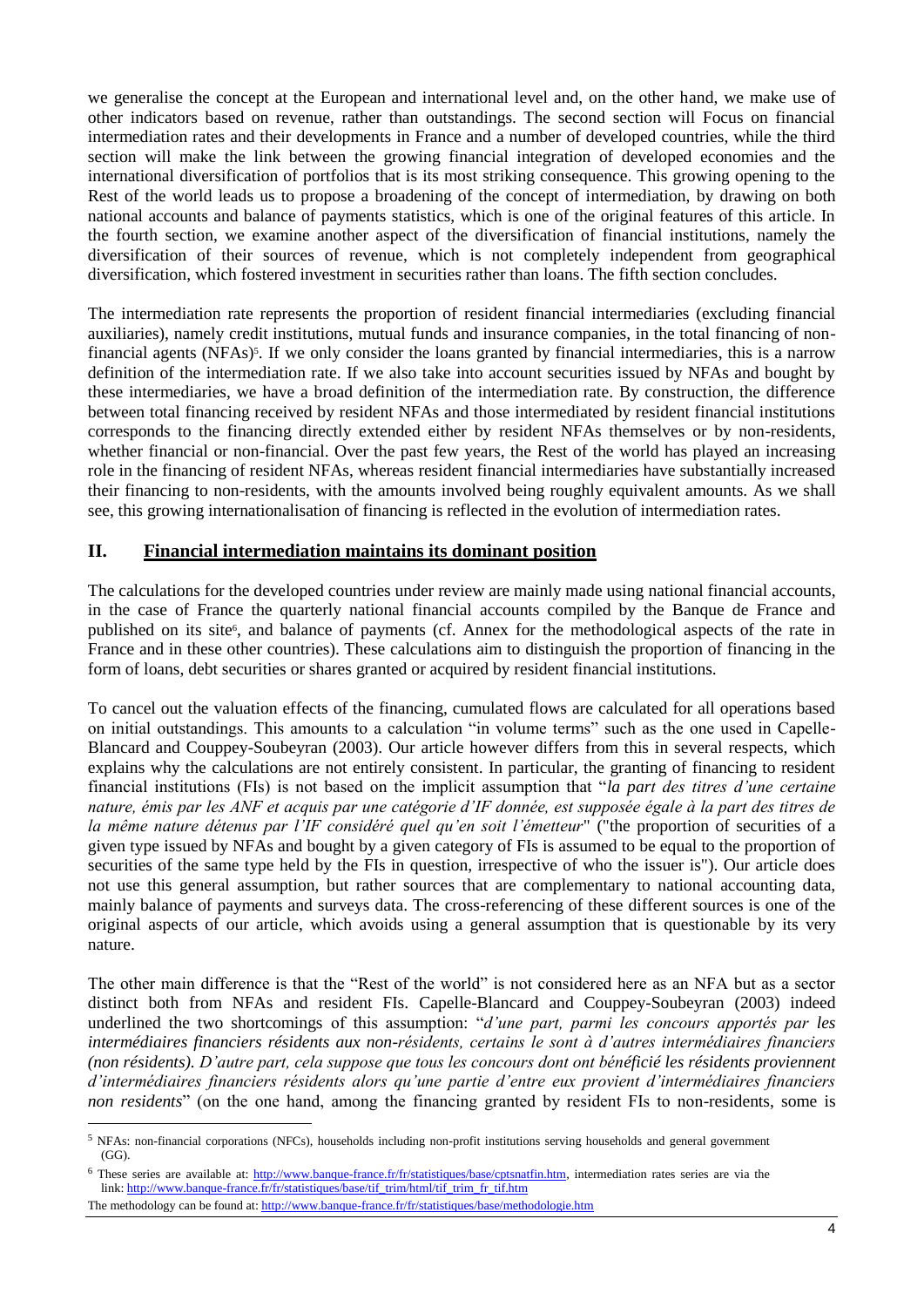granted to other (non-resident) FIs. On the other hand, this assumes that all the financing received by residents comes from resident FIs, whereas a proportion of it comes from non-resident FIs). We will show in our article that a sizeable and growing share of NFAs' financing is granted by the Rest of the world, mainly by FIs. This is one of the other important conclusions of our article.

#### **A. The intermediation rate appears to have stopped falling in France after several years of substantial decline**

Chart 1 shows the changes in the intermediation rate (IR) over time for two different definitions: the narrow IR, including the loans of mutual funds and insurance companies (adding these two categories of resident FIs to credit institutions only adds one or two percentage points at most to the narrow IR), and the broad IR taking into account the resident FIs holdings of securities issued by NFAs (shares, bonds and short-term debt securities).

Both the narrow and broad IR steadily declined from the mid-1990s to the mid-2000s (cf. Chart 1). Between the fourth quarter of 1994 and the first quarter of 2005, these indicators thus fell:

- from 54.2% to 39.0% for the narrow IR;
- from 75.3% to 57.8% for the broad IR.



The narrow IR then rose slightly until 2008 due to the acceleration in lending granted by resident FIs to NFCs and households. It reached 43.9% in September 2008, after 39.0% in the first quarter of 2005.

Also on the decline from the end of the 1990s, the broad IR almost stabilised over the same period (58.0% in the first quarter of 2008, after 57.8% in the first quarter of 2005), with the increase in loans granted to NFAs by resident FIs almost offsetting the reduction of their net investments in securities issued by NFAs.

The financial crisis however saw a substantial decline in both concepts of IR from the end of 2008, with the narrow and broad IR falling by 3.4 and 5.1 percentage points respectively between the third quarter of 2008 and the second quarter of 2010. The bulk of the decline related to NFCs, which are experiencing a credit crunch in the context of a public deficit (financed almost exclusively by securities issuance) that has been exacerbated and is largely financed by the Rest of the world.

An analysis of the contribution of each financed sector (cf. Chart 2) shows that the decline in the narrow IR is mainly attributable to the smaller share of NFCs and, to a certain extent, to the fall in the proportion of general government (GG) in the total, with the share of households diminishing only slightly up to the end of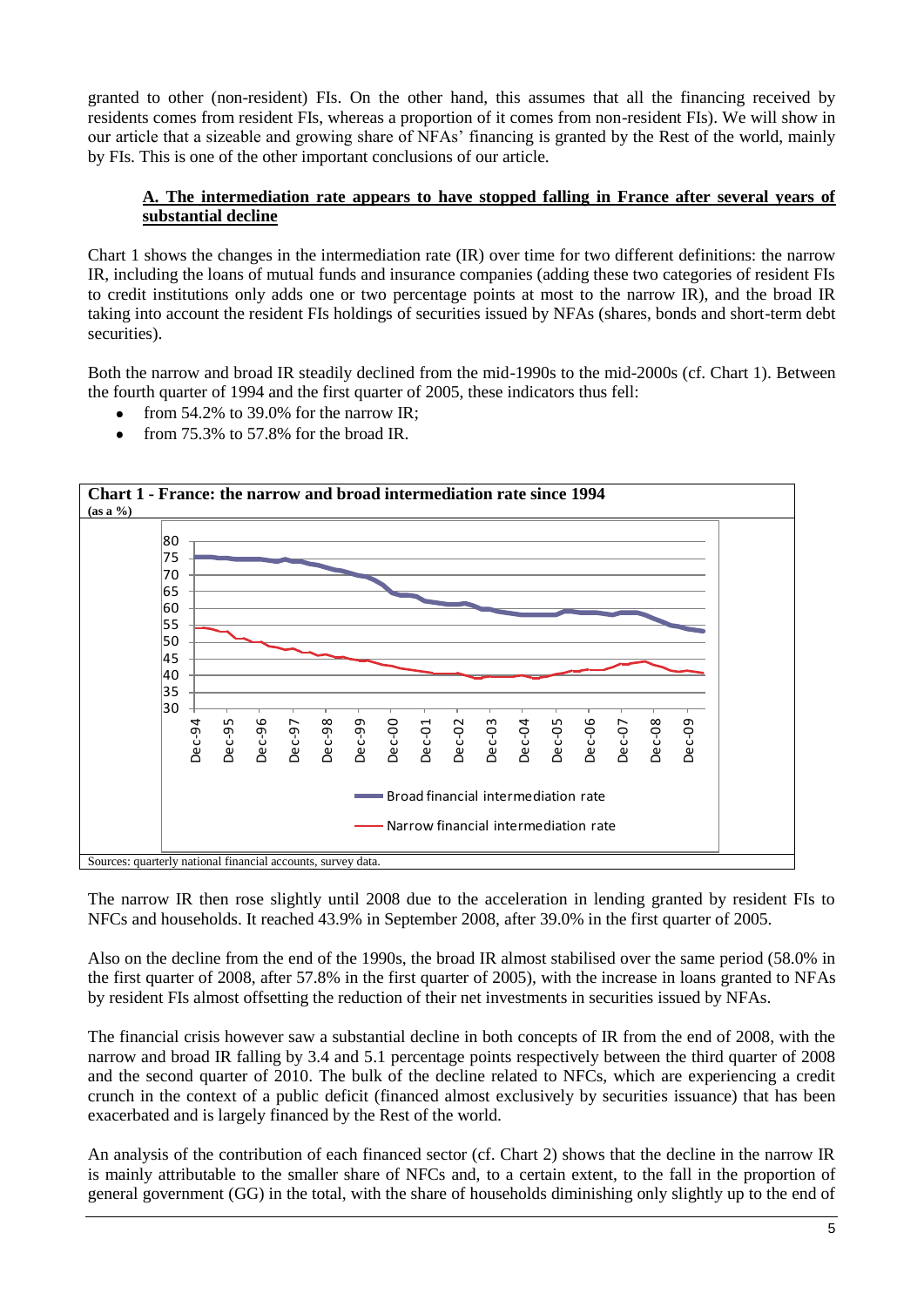

2002. By contrast, the contribution of households rose significantly between 2003 and 2008 (by around 3 percentage points), even if it remained lower than in other countries (Spain, United States, cf. below)

To complement the foregoing analysis, and examination of the narrow IR for each sector<sup>7</sup> (cf. Chart 3) confirms that the IR fell until around 2003/2004, before rising slightly again, a rise that was interrupted by the crisis<sup>8</sup>. Unlike what we will see in the rest of the article, the introduction of the euro did not involve a strong downward break in 1999 for the narrow IR, for NFAs as a whole or for NFCs and GG taken separately. This was probably due to the fact that, while the introduction of the euro led to financing flows for debt securities between the different countries of the euro area, the granting of bank loans has remained predominantly national.



<sup>7</sup> The denominator is thus equal to the sum of the financing of the sector concerned only, and not of all NFAs, as was the case for the calculation of the contributions of each NFA to the financial intermediation rate of all NFAs (Chart 2). For households, the total, or virtually total, absence of recourse to markets or to non-resident financial intermediaries means that their narrow IR is close to 100%.

1

Let us remind that we consider IRs in volume terms, which therefore are unaffected by the substantial losses in the value of shares during the crisis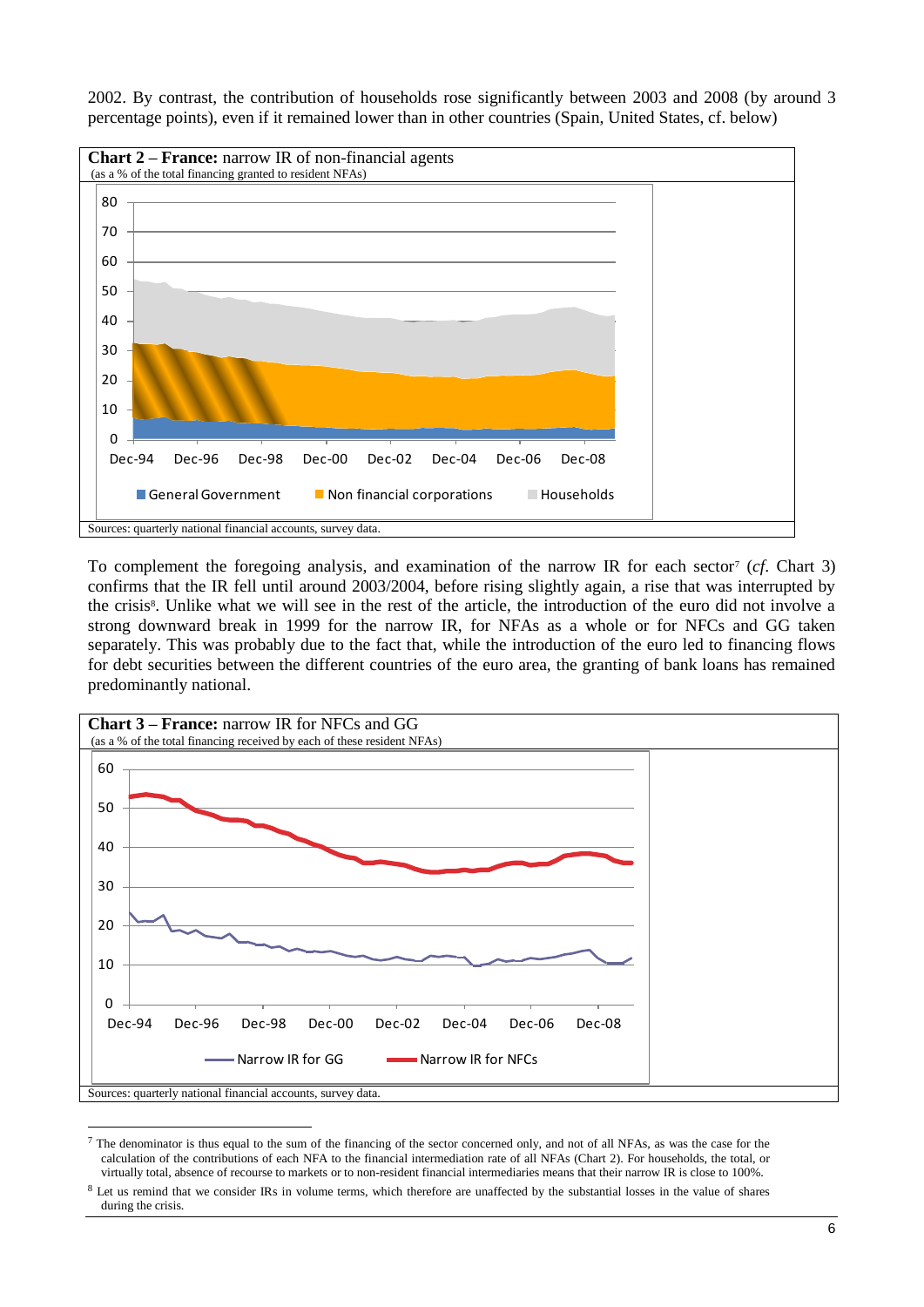#### **B. The intermediation rates of several developed countries have now overtaken the French rate, mainly due to household debt**

Given the constraints of data availability<sup>9</sup>, this comparative section will be limited to the analysis of narrow intermediation rates (even if, as we will see in what follows, the developments in narrow IR should be considered relative to the broad IR, they give some interesting pointers as to the comparability of trends and the contributions of non-financial sectors to these trends). This section is also limited to four countries, namely Germany and three other countries –the United States, the United Kingdom and Spain- whose financial structures should *a priori* give more room to market financing (cf. Charts 4 to 7). For these latter three countries, it is interesting to note that:

- Over the decade 1994-2004, IRs at the beginning of the period were lower than in France but they  $\bullet$ subsequently increase up to 2008:
- For the United States and the United Kingdom, the rise in the IR can be almost exclusively explained  $\bullet$ by the increase in the share constituted by loans to households (long-term but also short-term)<sup>10</sup>. In the same way, the share of long-term loans to households, which corresponds overwhelmingly to housing loans, remained predominant for Spain;
- The share of intermediated financing (mainly bank loans) granted to GG is no and/or decreasing.

By contrast, the findings concerning Germany are significantly different:

- Already higher than in other countries (including France) at the beginning of the period, the IR rose until 2000, fell up to the mid-2000s and then stabilised;
- The respective shares of each sector intermediated financing nevertheless developed somewhat differently: GG's share reached a peak in 1996 whereas those of households and NFCs only reached their maximum levels in 1999 and 2000 respectively. The fall in the contribution of GG's intermediated financing, which started in 1997, was significant (from 11.5 percentage points in 1996 to 8.3 percentage points in 2009). There was also a fall of about three percentage points in the contribution of NFCs, but with a higher peak (from 27.3 percentage points in 2000 to 24.6 percentage points in 2009);
- Unlike in other countries, there has been no rise in the intermediated financing granted to households. This particularity is linked to the relative lack of dynamism of lending for house purchase in Germany, which is attributable to the poor state of the residential housing market since the shock of reunification. The contribution of households thus declined by almost 7 percentage points over the 10 years from 1999 to 2009.



<sup>9</sup> For instance, for countries other than France, survey data are lacking to be able to distinguish by sector the financing received by NFAs or to know which sectors FIs invest in.

<sup>&</sup>lt;sup>10</sup> This share corresponds here to the proportion of loans received by households compared to the total financing received by resident **NFAs**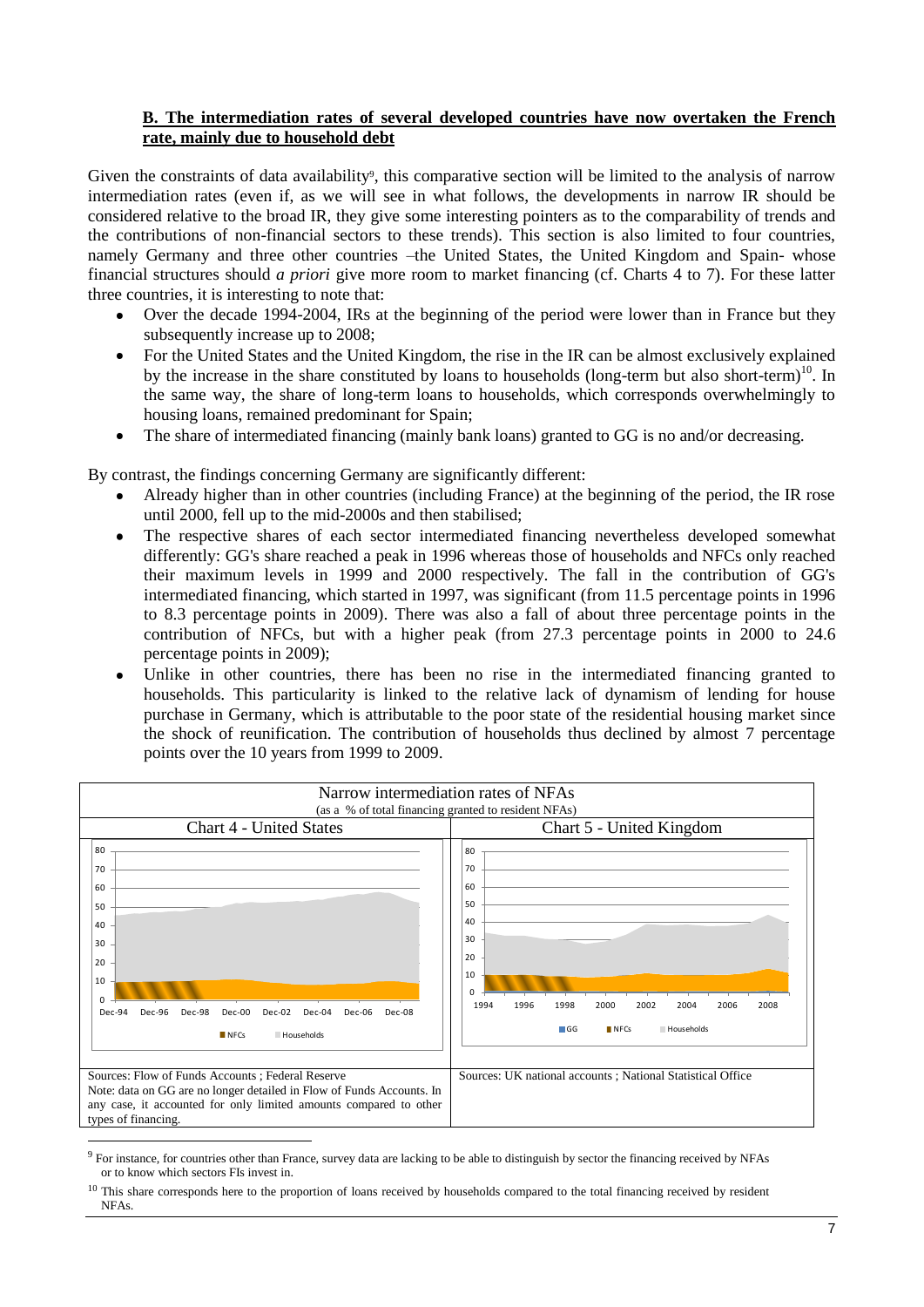

The current crisis environment involving a generalised restriction on lending is nevertheless likely to call these developments into question. Thus, in the United States, which was partly at the root of the subprime crisis, household debt contracted from the end of 2008, which led to a downtrend in the narrow IR for NFAs across the board. This is also true for the United Kingdom and Spain. Germany is the exception, with the financial IR (FIR) of NFAs being stable whether one considers the total of the contributions of each of the three categories of NFAs. In this country, the lack of impact of the financial crisis may be explained by the moderate debt levels of households and NFCs during the 2000s.



By examining the narrow FIR for NFCs and GG taken separately (*cf*. Charts 8 to 11), we can observe that there is no clear downward trend of FIR for NFCs. On the contrary, this was either stable (Spain, Germany) or on an upward trend during the 2000s in the United States and United Kingdom, even if the crisis led to a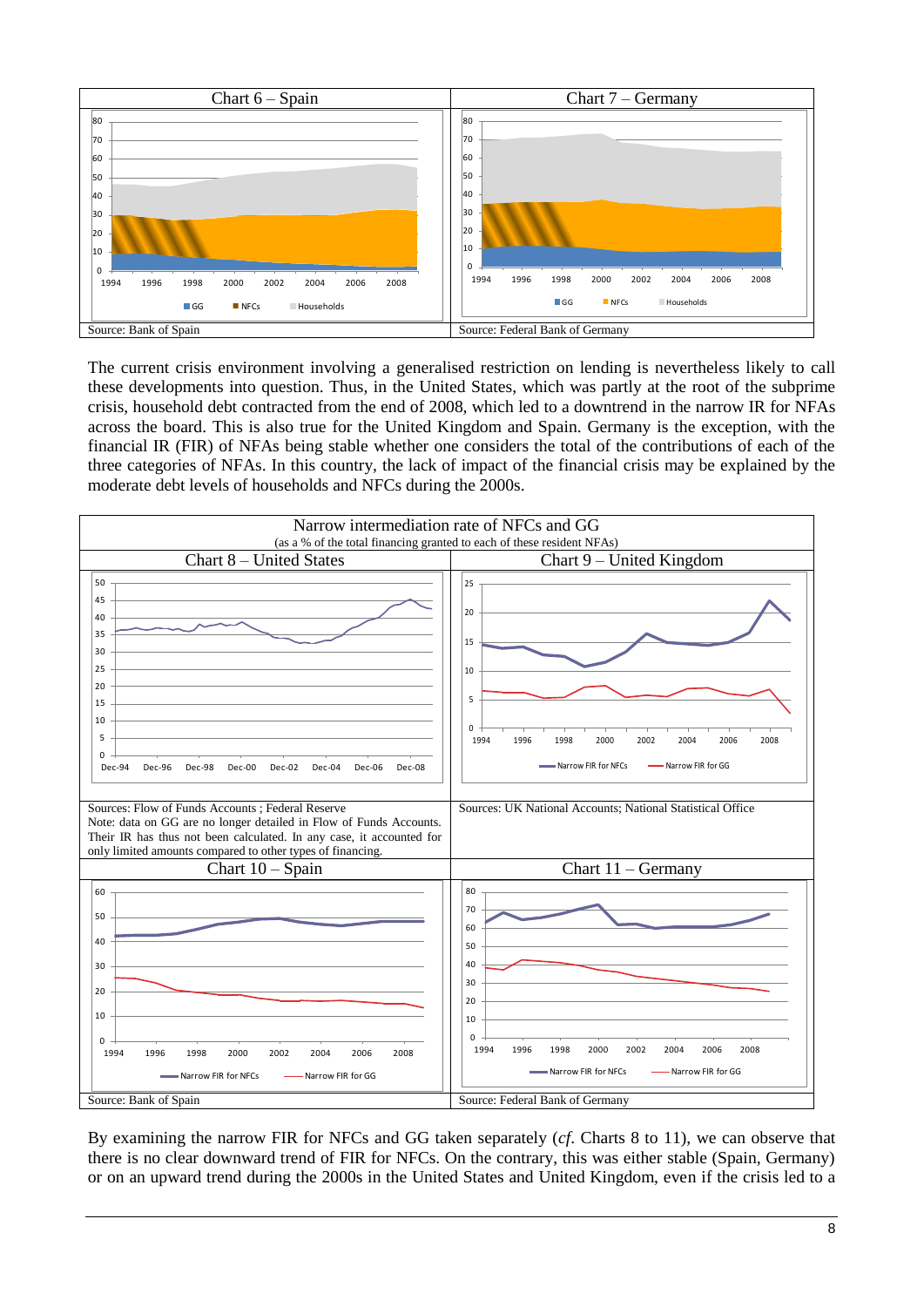fall in these latter two countries at the end of the period. For the United States, share buybacks played a particular role by reducing the "shares" component of the dominator in the calculation of FIR.

For GG, by contrast, the trend was downward in Spain and Germany over almost all the period because of the increasing recourse to market financing, which was further facilitated by European integration and the greater liquidity of Member States' public debt. The FIR of GG was fairly stable in the United Kingdom, but at a low level (around 6%), and fell in 2009 in the context of the crisis.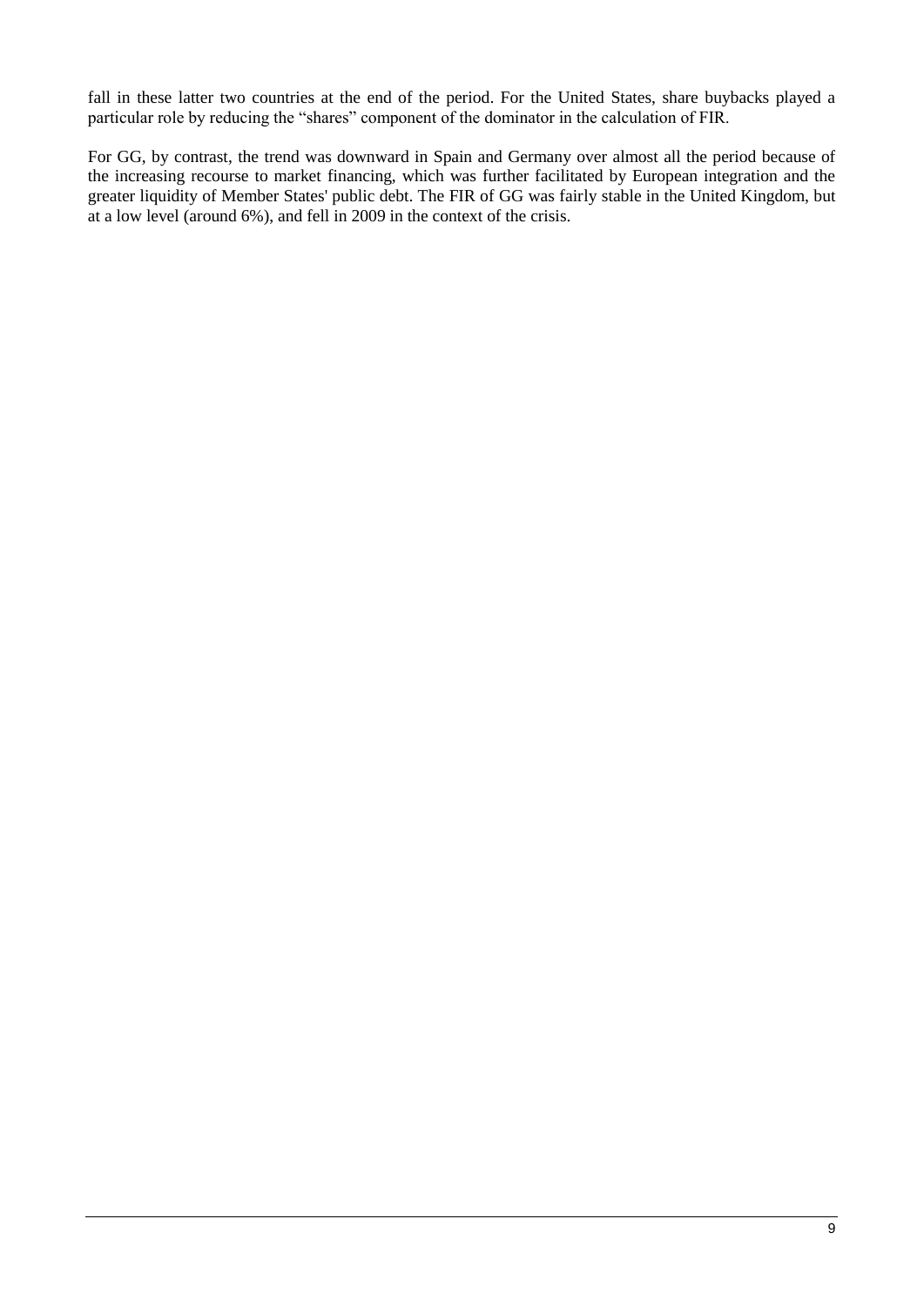#### **III. The internationalisation of financial intermediation**

#### **A. The rest of the world plays a growing role in financing in France**

Charts 12 and 13 give a few more indicators in the case of France as to the kind of instruments used for financing:

- Since 1978 the trend is downward for financing granted by credit institutions, apart from periods  $\bullet$ where it has stabilised due in particular to peaks in the housing markets (the late 1980s, the 2000s) and/or a shift of NFCs and GG towards borrowing, at the expense of securities, given the interest rate differential (*cf*. Chart 21, Focus 2 of the Annex).
- The broad FIR remains at a high level until the 1990s, with financial intermediaries replacing on  $\bullet$ their assets side loan outstandings by securities issued by NFAs. The different categories of securities however expanded at different paces: shares portfolios grew steadily but remained limited as a proportion of total financing. The main developments concern debt securities, particularly bonds, with short-term debt securities representing smaller amounts (*cf*. Chart 12). The fall was however spectacular from the launch of the euro onwards for debt securities, irrespective of their maturities. We will see that this fall is deceptive as these lower investments were offset by equivalent purchases of foreign securities, especially from the euro zone. The impact of the introduction of the euro was not however apparent with respect to purchases of shares, which remained relatively dynamic after 1999.
- The total amount of debt securities issues subscribed by resident financial institutions is to a large  $\bullet$ extent determined by the volume of public securities issuance, whose variations were closely linked to the financing needs of GG (*cf*. Chart 13). This relation however became less close at the end of the period (growing importance of financing granted by non-residents, a phenomenon that was amplified by the launch of the euro).



The fall in the narrow IR is a sign of NFCs and GG's greater recourse to market financing over the period. However, it does not reflect an expansion of the role of resident NFAs in the non intermediated financing of the economy. This remained limited, for several reasons:

- The relative scale of the shares holding by GG decreased, because of the opening of the capital and privatisation of NFCs by the French State during the period under review;
- The direct holdings of securities by households remained limited, whether they were issued by GG  $\bullet$ or NFCS.

Market financing provided by non-residents expanded strongly, as from 1998 they represented, in cumulated flows, around two-thirds of non-intermediated financing of resident NFAs. Thus, it was above all the scale of the market financing provided by non-residents, whose investment flows concern all categories of securities, that constitutes the main explanatory factor in the fall in both the narrow and broad FIR over the period.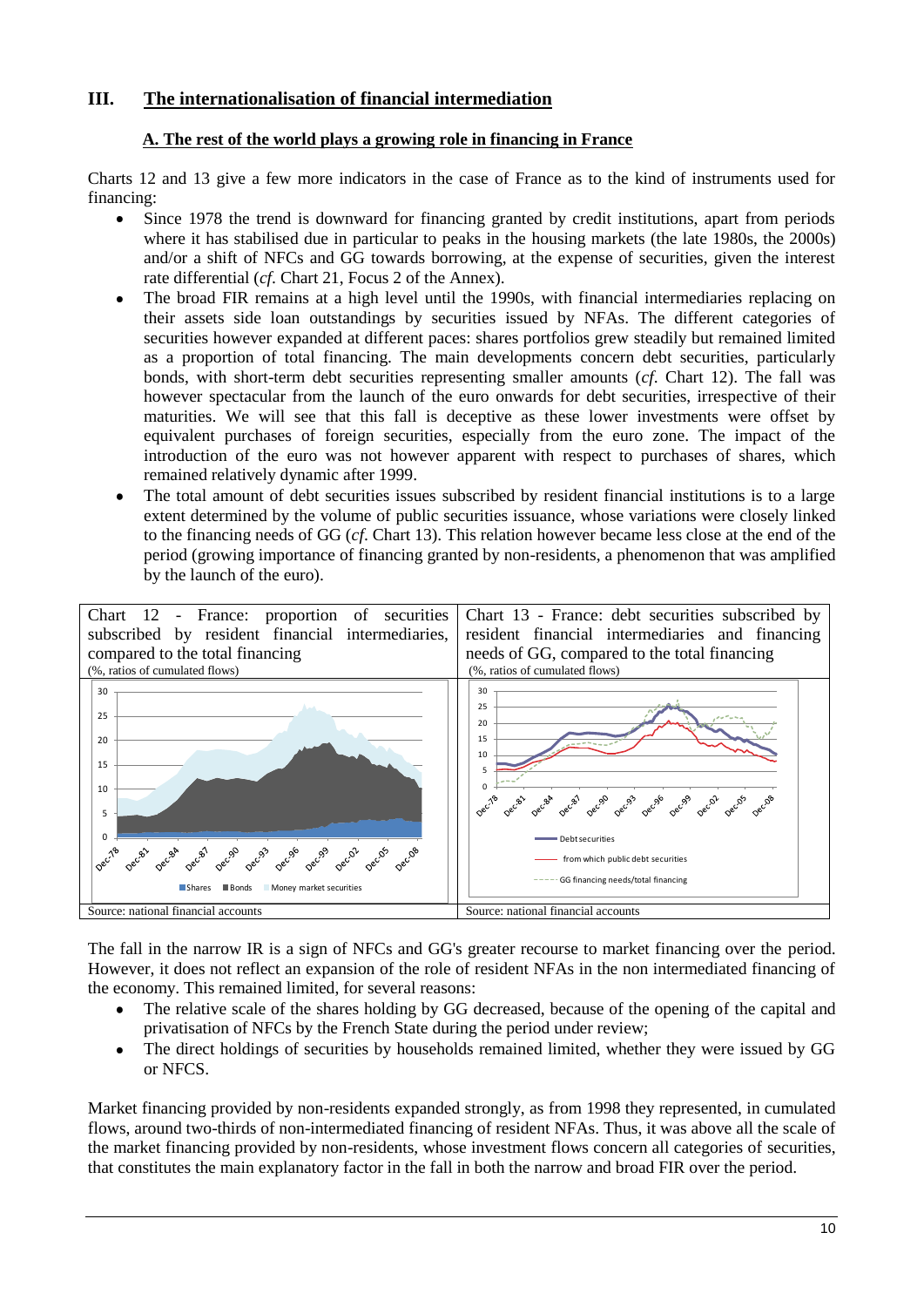The end of the 1990s appears to be a key period for several reasons. First, the launch of the cashless euro on 1 January 1999 was an important date since it has fostered the geographical diversification of financial investments in euro, owing to the disappearance of currency risk for investors in euro area countries, and it facilitated the formation of a euro-denominated debt market on a large scale. Moreover, the financing of very large cross-border operations at the end of the 1990s and the beginning of the 2000s gave rise to huge direct investment and portfolio investment flows, which led to a fall in the FIR over the key 1998-2000 period. This phenomenon was not specific to France since, over the same period, very strong growth in cross-border mergers and acquisitions was observed (cf. for instance the UNCTAD reports).

#### **B. Resident FIs apparently account for a smaller proportion of financing...**

The apparent fall in resident FIs' share of financing in France since 1978 (and in comparison with some other countries) can be understood by taking together the different trends, cycles, and particular events.

1/ Over the analysed period in France, a trend of GG and NFCS to limit their recourse to credit can thus be observed.

The rise in market financing has mechanically led to a decline in lending. It was in general, at least for a few years, fuelled by resident FIs, through the development of some financial products. One thinks first of all of life-insurance (and, outside France, of pension funds) that structurally invest in securities, and that foster the expansion of some specialised institutions (insurance companies/pension funds and mutual funds), also when these institutions are owned by banks and their products are sold by bank branches, as is the case in France with the dominant system of bank-insurance.

However, in France, resident FIs have ended up being replaced by non-residents. This phenomenon may have been accelerated by particular events such as the "euro changeover". This financing of resident NFAs by non-residents has developed in parallel with the investment by resident FIs in securities in the Rest of world.

2/ These trends are modified by cyclical effects. For households resident in France, they have been impacted first and foremost by housing cycles, as these housing loans represent the largest share of their liabilities. To these can be added consumer credit, which can be sizeable (in the case of the United States, they represent some 20% of total loans to households) and that vary, to a certain extent, in accordance with the business cycle.

GG, and NFCs even more so, can modify their recourse to borrowing depending on economic conditions (spreads on financing costs between loans and bonds, debt restructuring episodes by some large companies, possible crowding-out effects when GG issue large amounts of bonds…).

3/ The impact of the trend or cyclical developments of IR of each agent on the aggregate IR depends on the weight of its debt. Indeed, the bigger the proportion of an NFA's debt in total financing, the greater the impact of the developments in the NFA's IR on the overall rate.

This can be formalised in the following way by denoting the financial intermediation rate as FIR, intermediated financing IF, total financing TF (by sector or for all the sectors) and households "hou": Total  $FIR = IF<sub>NFA</sub>/TF<sub>NFA</sub>$ Total  $FIR = (IF_{NFCs} + IF_{GG} + IF_{hou})/TF_{NFA}$ Total  $FIR = TF<sub>NFCs</sub>/TF<sub>NFA</sub>*IF<sub>NFCs</sub>/TF<sub>NFCs</sub>+TF<sub>GG</sub>/TF<sub>NFA</sub>*IF<sub>GG</sub>/TF<sub>GG</sub>+TF<sub>hou</sub>/TF<sub>NFA</sub>*IF<sub>hou</sub>/TF<sub>hou</sub>$ Total  $FIR = TF<sub>NFCs</sub>/TF<sub>NFA</sub> * FIR<sub>NFCs</sub> + TF<sub>GG</sub>/TF<sub>NFA</sub> * FIR<sub>GG</sub> + TF<sub>hou</sub>/TF<sub>NFA</sub> * FIR<sub>hou</sub>$ 

The total IR is thus the sum of IR by agent, weighted by their proportion of total financing.

Since households have recourse almost exclusively to loans granted by resident FIs, their IR is close to 100%. Changes in their contribution to the total IR thus reflect the developments in the share they account for in the total financing of NFAs.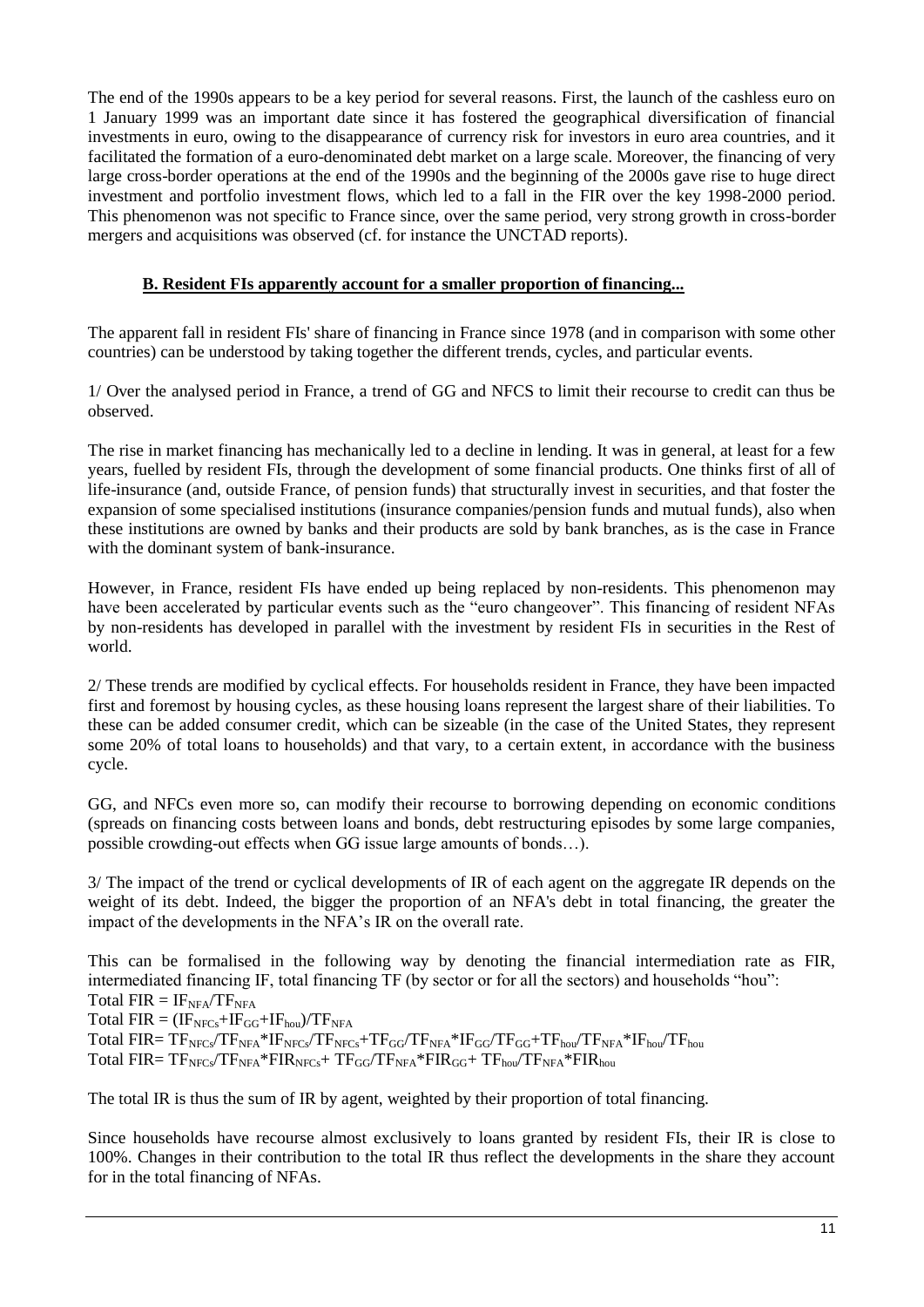In France, where GG are relatively indebted and where household debt remains moderate, although it has increased significantly in the past few years, the impact of housing cycles on the total IR (contribution to the stabilisation at the end of the 1980s and the mid-2000s) is smaller than in the United States, the United Kingdom or Spain (which contributed to a sharp rise in the 2000s, at least until 2008).

In countries where household debt is high, housing cycles can thus affect NFAs' FIR, contributing to increasing the weight of resident FIs. Conversely, the decrease in the use made of debt by households in the context of the subprime crisis worked in the opposite direction, with households' loan outstandings even diminishing in the United States from the end of 2008.

In any case, in spite of the smaller use made of borrowing by NFAs in France, the weight resident FIs has not diminished, as they have diversified their activities, mainly in geographical terms.

#### but this needs to be qualified because of the international diversification of FIs' **investments**

In this part of the article, we study the two-way investment flows of loans and securities with the Rest of the world: the investments of FIs abroad and the financing granted to NFAs by non-residents. To do so, we mainly crosscheck national accounting sources with balance of payments data. Regarding financing received by NFAs, apart from the GG sector that is available on its own, we use the "others" sector of the balance of payments that groups together households and NFCS, but also financial entities that are not monetary financial institutions (MFIs – mainly insurance companies and mutual funds other than money market funds). We then make the assumption that financing in the form of debt securities and shares is mainly received by NFCs (but subtracting the amounts corresponding to large operations involving insurance companies and mutual funds other than money market funds that have been identified, such as AGF's acquisition by Allianz) and that financing in the form of loans is received by NFCs and households. Indeed, generally speaking, financial sectors that are not MFIs have only marginal recourse to loans for their funding<sup>11</sup>.

The analysis made for resident NFAs' financing can be accurately complemented by a symmetrical approach focusing on the structure of investments by resident FIs.



<sup>&</sup>lt;sup>11</sup> The time series thus calculated are available for any interested researchers, while the respecting the confidentiality of the data used for their calculation.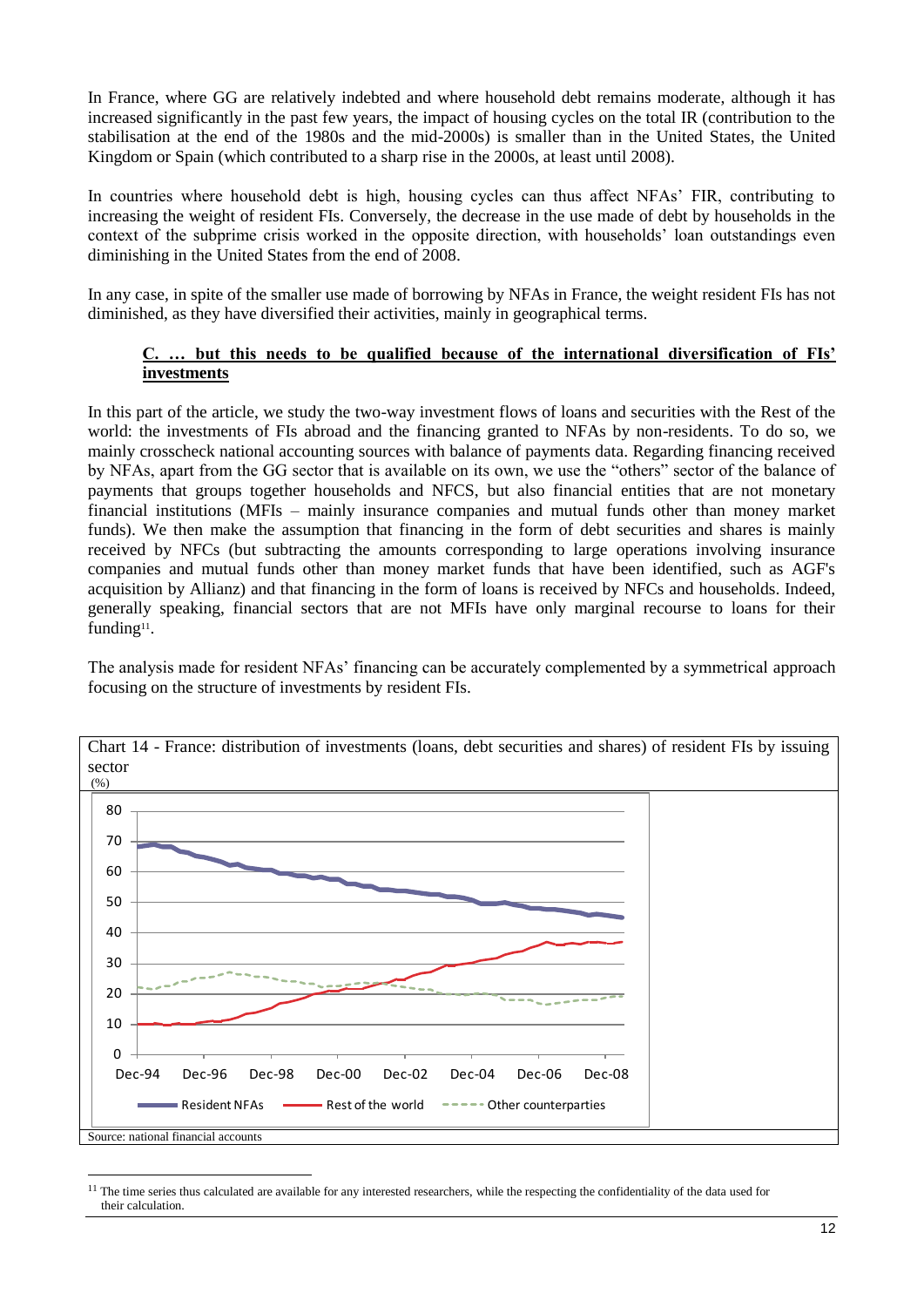If one focuses on the sectors benefiting from resident FIs' investments, it can be observed that the part of resident NFAs decreased to the benefit of the Rest of the world with a slight anticipation of the launch of the euro, with other counterparties (namely resident financial agents) recording a less marked downtrend (cf. Chart 14). Resident FIs' investments have thus been increasingly directed towards the Rest of the world.

This relative decline in resident financial intermediaries' share of the financing of resident NFAs is counterbalanced by the growth of their purchases of foreign securities and their lending to the Rest of the world. Over the period 1997-2009, resident FIs' investment flows abroad were overall equivalent to the investment flows to France from the Rest of the world in the form of loans granted to resident NFAs and purchases of securities issued by the latter (cf. Chart 15). A generalised trend of the international diversification of the investments of financial institutions, both resident and non-resident, can thus be observed.



Rather than being "subjected to" disintermediation, which would mean the role of resident financial intermediaries being supplanted by foreign investors, we are looking at a reform of disintermediation that is "chosen", giving rise to two-way flows of investments between resident and non-resident financial intermediaries, of which a predominant share is probably also made up of financial intermediaries.

The symmetry of FIs' inward and outward investment flows is however not always borne out. A study over a longer period of data concerning the United States illustrates, in this very particular case, different phases of the development of capital international movements:

- From 1952 to the end of the 1960s, resident FIs in the United States invested more in the Rest of the  $\bullet$ world than non-residents did in resident NFAs.
- $\bullet$ From the end of the 1960s (imbalances connected to the Vietnam War…) until the beginning of the 1980s, after a rapid catch-up of the spread between the two series, flows were balanced overall.
- $\bullet$ From the beginning of the 1980s (restrictive monetary policy and beginning of the expansionary fiscal policy of the Reagan Administration), inward flows invested in NFAs became very predominant.

This almost symmetrical growth of inward and outward financial flows observed in France and, in the 1970s, in the United States should probably be analysed more systematically for a greater number of developed

-

<sup>&</sup>lt;sup>12</sup> In cumulated flows from 1998 onwards.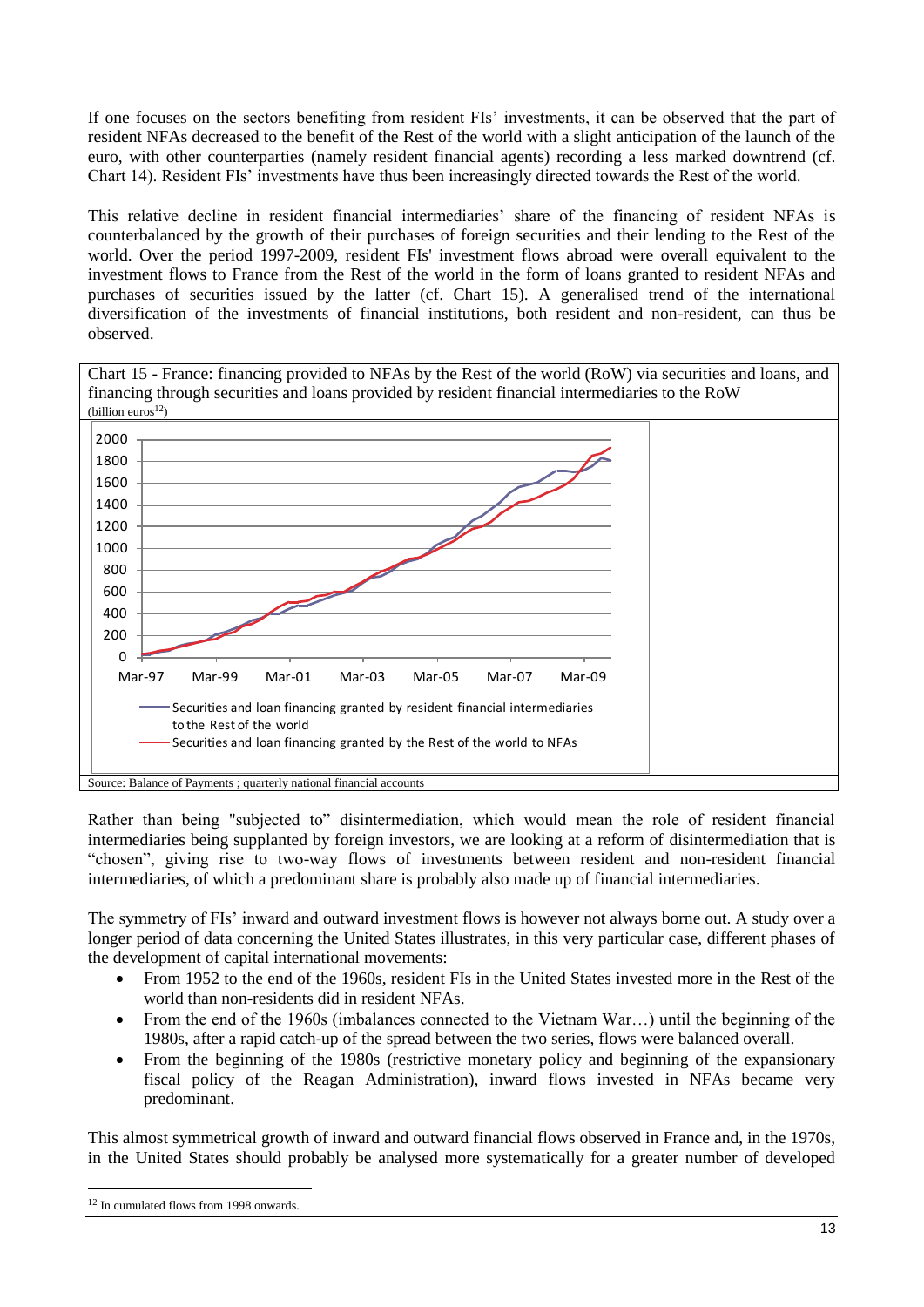countries. It seems therefore as if, at least in some developed countries, growing inflows from the Rest of the world cannot be viewed as enabling agents to meet financing needs linked to the lack of capacity of resident financial intermediaries.

This result partly puts into question the results of the earlier work in this area by Feldstein and Horioka (1980) and, more recently, Kang and Stulz (1997), on domestic bias. Thus, financial globalisation and of the development of the euro area appear to have helped to reduce the bias of investors for national financial products, notably debt securities.

#### **D. A financing structure by "intermediation aggregates" that makes it possible to take into account the share of the Rest of the world**

It has been seen that the traditional concept of the intermediation rate used in our article leads to a classification as non-intermediated financing of all the investments of non-residents, in spite of the fact that many of the latter are financial institutions. This remark leads us to qualify, from another point of view, the opposition exposed between intermediated financing and non-intermediated financing. It seems in fact more relevant to think in terms of a continuum of financing channels, ranging from the most intermediated (loans granted to resident NFAs by resident credit institutions) to the least intermediated (direct purchases of NFAs' securities by NFAs, whether they are resident or not).

To this end, one can construct an approach in terms of "intermediation aggregates", according to a breakdown by the degree of intermediation of investments provided to resident NFAs (cf. Chart 16):

- I1 = loans granted by resident credit institutions, mutual funds and insurance companies to resident  $\bullet$ NFAs;
- $\bullet$  I2 = I1 + securities issued by resident NFAs bought by resident credit institutions;
- $I3 = I2 +$  securities issued by resident NFAs bought by resident mutual funds and insurance  $\bullet$ companies;
- $\bullet$  . I4 = I3 + financing provided to resident NFAs by non-resident financial intermediaries in the form of loans and securities holdings;
- The complement of I4 vis-à-vis total financing thus corresponds to the sum of securities issued by  $\bullet$ resident NFAs held by other NFAs<sup>13</sup>, and also deposits with the Treasury.

The statistics currently available on financial relations between France and the Rest of the world however do not enable us to distinguish between the operations of non-resident financial intermediaries and those of other non-resident investors or lenders. As a result, the I4 aggregate cannot be measured accurately. However, it can be proxied by adding to I3 the financing granted by non-residents to resident NFAs in the form of loans and portfolio investment. In the latter, the weight of non-resident financial institutions is probably predominant because these are *a priori* more active than non-resident NFAs regarding this kind of operation. This intuition seems to be borne out by the CPIS<sup>14</sup> survey: among the countries that invested significantly in France through portfolio investment in 2003 for example, are among others United Kingdom (for which more than 80% of total flows in 2003 concerned financial institutions) and Luxembourg (where the financial sector is dominant compared to NFAs). On the other hand, the financing provided to resident NFAs by the Rest of the world via direct investment are in general made ultimately by non-resident NFAs (i.e. NFCs). With the securities of resident NFAs held by resident NFAs, they constitute the core of disintermediated financing.

Looking at Chart 16, one can observe that the sum of the share of direct investment from the Rest of the world and "others" is virtually unchanged over the period, which tends to confirm that the disintermediation observed in France in section 2 has not led to an increase in financing provided by NFAs, whether they are resident or not, but rather in those which are intermediated by non-resident financial agents.

1

<sup>&</sup>lt;sup>13</sup> Inter-sectoral financing is not consolidated, except for shares issued and held by resident NFCs (cf. Annex).

<sup>&</sup>lt;sup>14</sup> Conducted annually by the IMF, the Coordinated Portfolio Investment Survey compiles the outstandings of residents' portfolio investment in debt securities and quoted and unquoted shares (direct investment is excluded from the scope of the survey).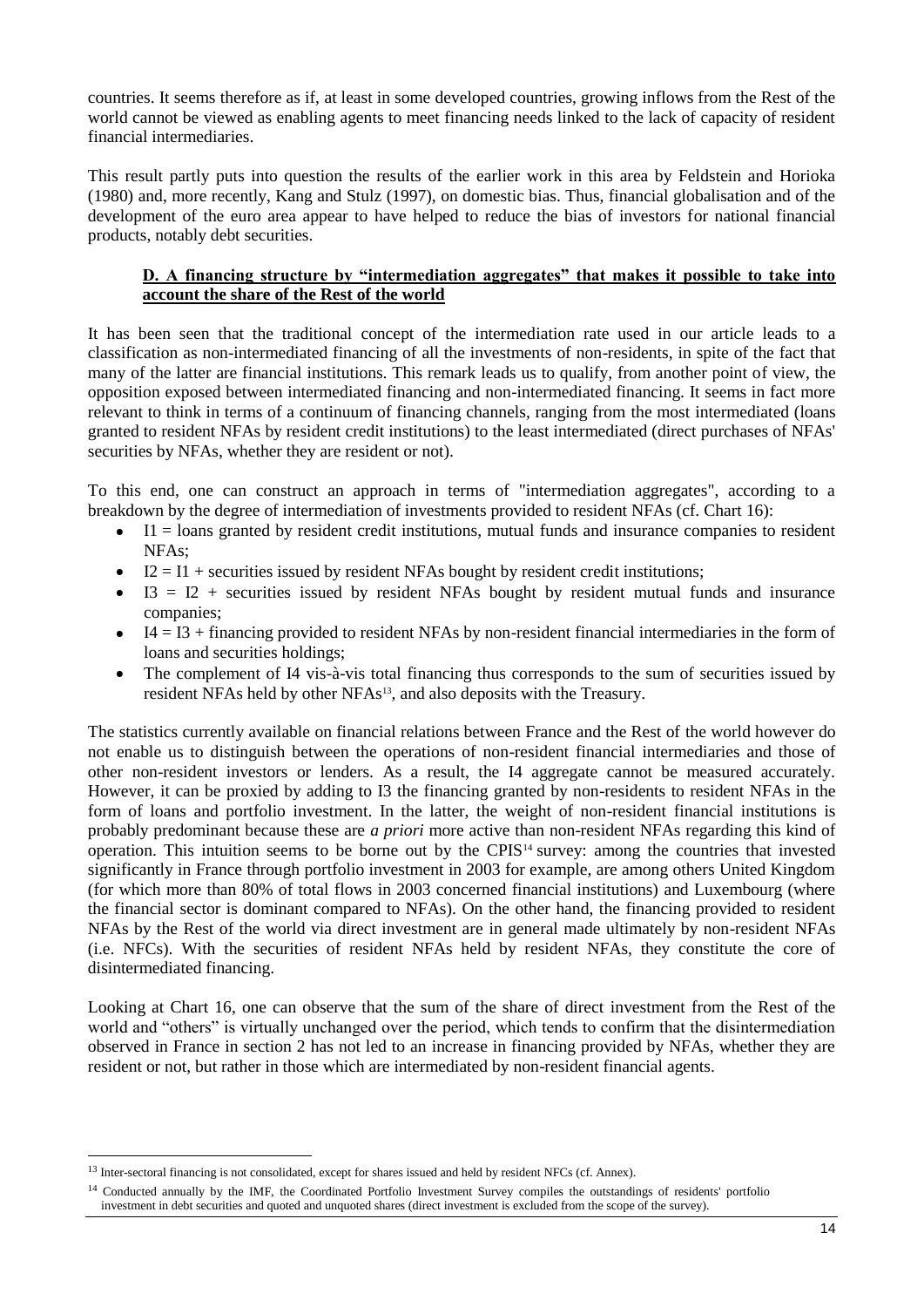



Sources: Balance of payments; quarterly national financial accounts

While bearing in mind the assumption underlying the representation of these "intermediation aggregates". these have the advantage of giving an overview of the degree of intermediation of the financing used by NFAs. This concept thus enables us to fill the "void" left by a single calculation of an intermediation rate, however broad, because the latter does not solve the issue of the sources of "other" financing.

Lastly, this concept has the advantage of fully capturing the share of the Rest of the world, whose importance has grown over the last few decades, by setting it apart, whereas other articles group it together with other sectors (grouped together with NFAs in Capelle-Blancard and Couppey-Soubeyran (2003) for example).

#### **IV. Confirmation of the stability of intermediation through the analysis of revenues**

Given that the foregoing sections are based in fact on financial institutions' balance sheet data, and the distortion of their balance sheet structure due to the concept of an intermediation rate, it seems logical to reinforce the analysis of the diversification of FIs' activities by focusing on their profit and loss accounts. As underlined above, FIs have effected a geographical diversification of their financial investments. At the same time, we will see that they have modified the structure of their revenues, with the fees replacing traditional intermediation revenues received in the form of interest rate margins, as observed notably by Allen and Santomero (2001). All in all, banks and other intermediaries appear therefore to have accompanied the transformation of the other financial sphere by diversifying:

 $\bullet$ the nature of their revenues;

1

the geographical destination of their financial investments and their settings

The case of France which we have analysed in detail to calculate the narrow and broad FIR indicates that the transformation of intermediation, including that for which non-resident agents are involved, is taking place due to intense interaction with the markets, first and foremost through market intermediation. But this involves other forms of remuneration and this is why it is necessary to examine developments in intermediaries' incomes. This analysis thus appears to complement FIRs and we will check later on that the distortion of FIRs and of revenues go hand in hand. Lastly, this analysis is all the more interesting as it uses a recent innovation in national accounting that is still ongoing: FISIM.

An assessment of the position of financial institutions within the national economy can be obtained by considering the description of their activities by the production account of national accounting. In particular,

<sup>&</sup>lt;sup>15</sup> In order to make calculations in terms of cumulated flows starting from nominal outstandings, figures were available both in nominal and market value terms for FDI, and in market value terms only for portfolio investment. Market values were converted into nominal terms.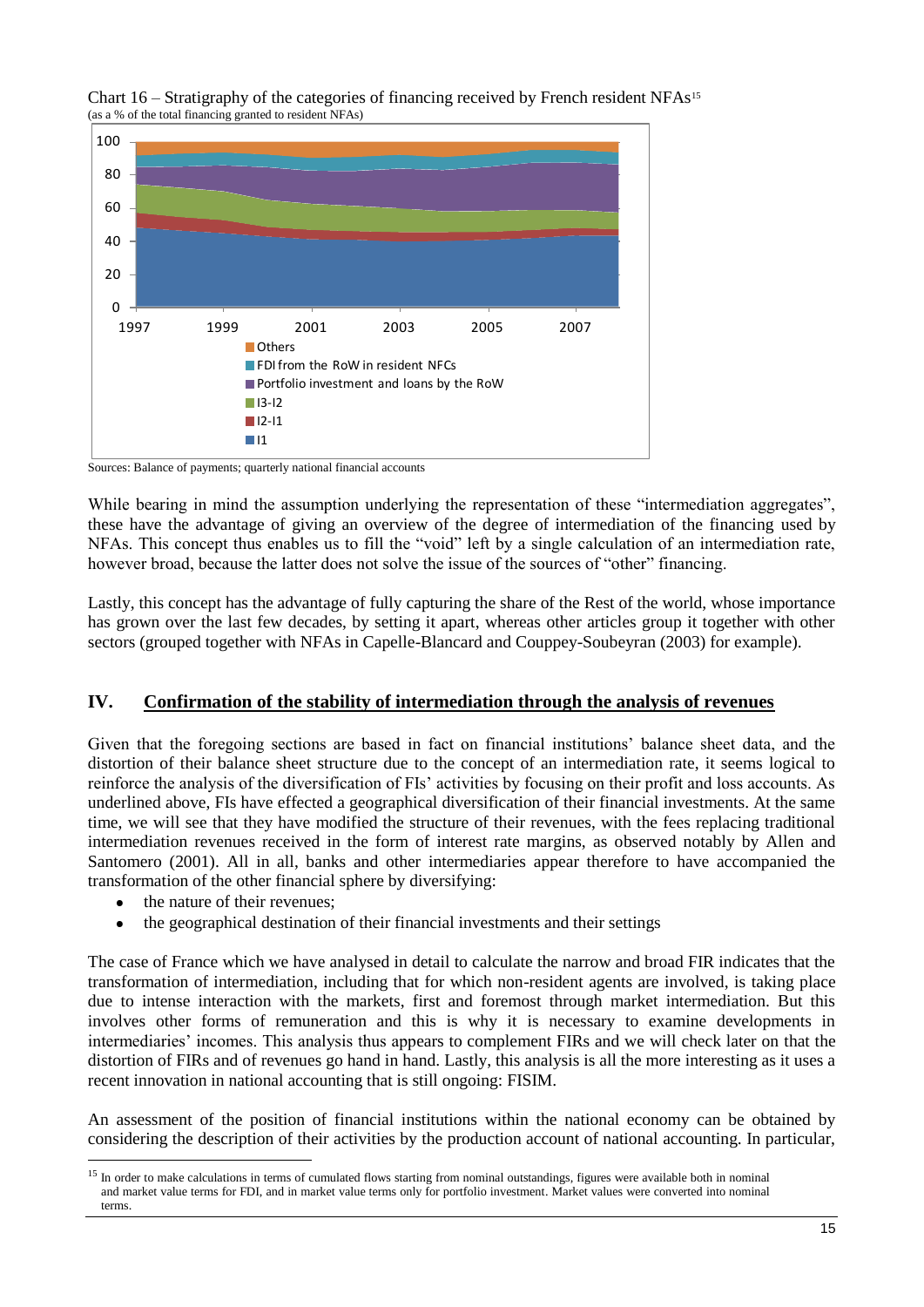the latter distinguishes within financial institutions' production, the production of intermediation services remunerated by an interest rate margin called FISIM (cf. Focus 1). The measurement of FISIM has been harmonised to a great extent at the European level (INSEE, 2005, within the framework of "base 2000") and at the global level with the SNA 2008 international standards; this has opened up new opportunities for international comparisons. The stress is thus placed here on a comparative analysis with several major European countries, made possible by the relative homogeneity of available data in this area, but also with the United States and, as far as possible, with Japan.

#### **Focus 1: FISIM**

For a long time, the production of the financial institutions sector has been a "black hole" in national accounting. Following on from Gorman's ideas (1969), pursued among others by Fixler (1993), the idea of a measure of value added by financial intermediaries has progressively emerged, in order to take into account the specific service provided by these intermediaries when they are the counterparties of loans granted and deposits collected. The intrinsic difficulty of this value added is that it can only be considered indirectly via assumptions concerning particularly one or more benchmark rates. This thinking led to the introduction of FISIM by SNA<sup>16</sup> 1993 and to important additions when SNA 2008 was implemented, in particular in France during the setting in place of "base 2000" (INSEE, 2005).

Thus, within national accounts, the production account of financial institutions has been particular in that it includes inside FIs' production fees received as payment for services voiced. Since recently, the production account of financial institutions also includes an interest rate margin levied by financial institutions on their deposits and loan operations, a margin that remunerates their intermediation services. This production of "financial intermediation services indirectly measured" (FISIM) is calculated as the sum of:

- The surplus of interest paid to intermediaries on loans granted compared to market conditions for comparable financing,
- $\bullet$ And the surplus received by intermediaries on the reward of collected deposits compared to market conditions for comparable investments.

For some countries, including France, the interbank refinancing rate sums up information about market conditions. In this case, the spreads on market rates are justified by the particular services that intermediaries deliver to NFAs by engaging in transformation (as defined by Gurley and Shaw, 1960), by managing credit, liquidity, currency and rate risks (as defined by Allen and Santomero, 1998). These spreads generate a net interest rate margin that still constitutes the main source of banking institutions' revenue and that is quite directly apparent within the net banking income (NBI) of French bank accounting. Fournier and Marionnet (2009) make a detailed decomposition of the transition from the NBI published by French banks to the amount in terms of production (including FISIM) published by national accounts.

The shortcoming of previous options as regards the calculation of FISIM is that they can lead to a certain volatility in bank production and especially of NBI, notably during the recent crisis. More generally, they are criticised because the reference rate for a loan to a given company, for a given maturity and a given currency should be a market rate for the same credit risk, a comparable maturity and the same currency, and not a national interbank rate (which is, in general, without credit risk, currency risk and short-term, hence without maturity risk); not doing it would mean inappropriately including a credit risk, maturity risk and currency risk premium (these three being valued by markets) as part of the remuneration of the specific intermediation service, which would be questionable. These are the terms of the current debate taking place among national accountants and economists, a debate whose main features have been summed up by Keuning (2009) within the framework of the *Irving Fisher Committee on Central Bank Statistics*.

This debate took more concrete form at the 2010 conference of the IARIW (cf. Fixler and Zieschang, 2010, Hood, 2010, or Inklaar and Wang, 2010) and has led (in 2010-2011) to new research on the one hand under the direction of the ECB and Eurostat and on the other hand under the aegis of the OECD.

-

<sup>16</sup> SNA = *System of National Accounts*.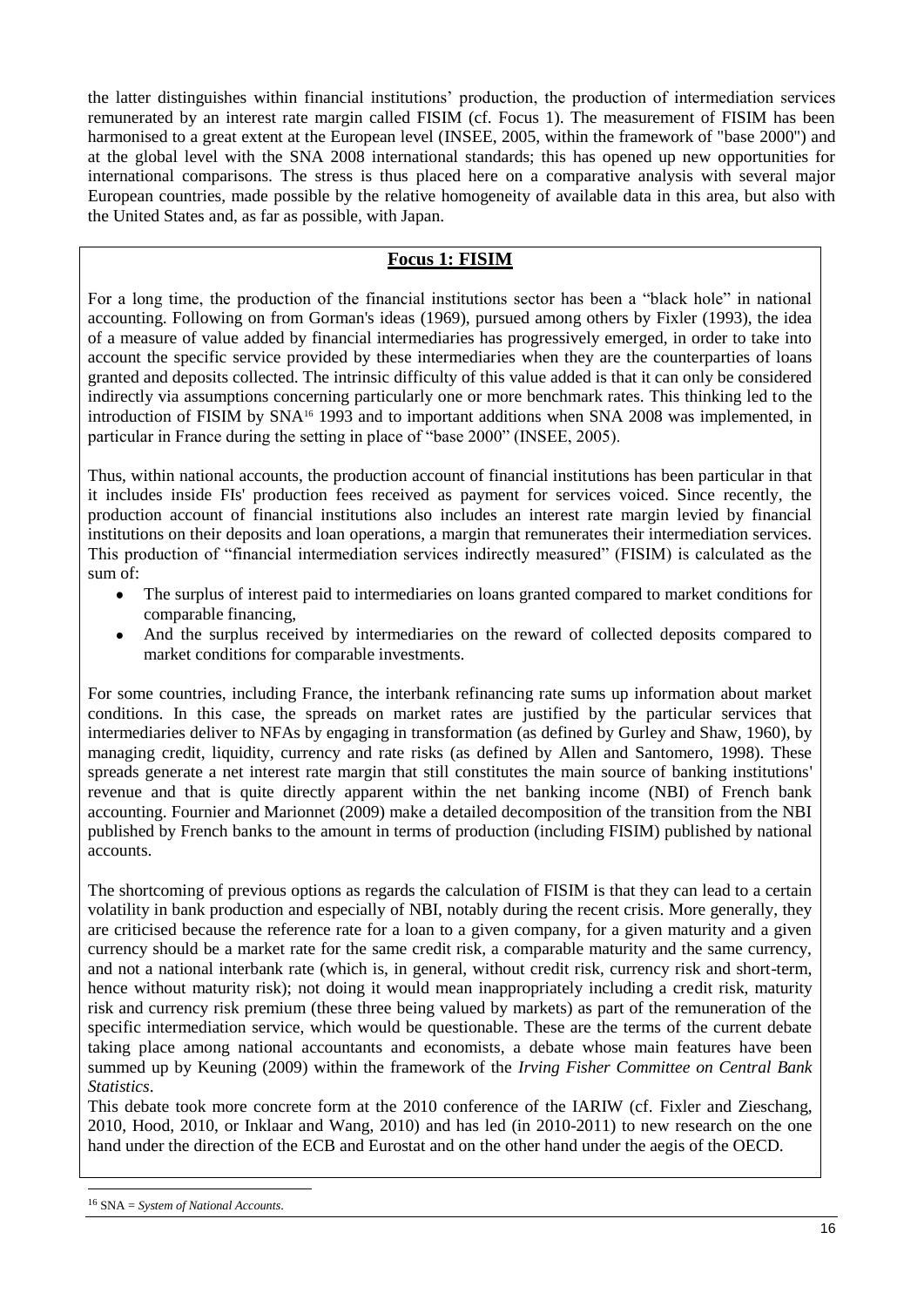FISIM correspond to the remuneration of traditional intermediation activity - loans and deposits – in the form of interest rate margins. They therefore do not include the services involving explicit pricing in the form of fees (services mentioned briefly in Focus 1). However, over the last two decades, in France but also in other developed countries (cf. Allen and Santomero (2001)), financial institutions have developed the explicit detailing of the charges for services provided to their customers, a policy that notably enables them to reduce the subsidising of some products by others and to promote more efficient competition conditions between institutions. In the whole of Europe, the share of these in the value added of financial institutions has increased and is now close to that of traditional intermediation revenues.

To take this development into account, the analysis of the indicator "FISIM as a ratio of GDP" is completed by the analysis of the ratio of the total production of all financial institutions as a ratio of GDP. This production includes, as well as FISIM, services explicitly remunerated in the form of fees. However, some other traditional revenues of financial institutions are still excluded such as the revenues of operations involving securities (dividends or capital gains) and also the bulk of the earnings of property and casualty companies' results. Both indicators thus focus on banking intermediation activity  $-$  i.e. the granting of loans, the collection of deposits and the management of payment instruments– and non bank intermediation – brokerage, life insurance, etc. It should be noted that, if the former concerns only bank institutions (and equivalent), the latter is linked to financial institutions across the board, bank and non-bank; it takes thus into account all of the diversity of FIs, which has increased. Lastly, our analysis will conclude by considering, again for all financial institutions, the ratio of their value added to GDP; this last analysis is justified by the fact that the growing complexity of the financial sphere has led to substantial growth in operations within the sector and thus to a parallel increase in production and inputs. To assess the positive impact of financial institutions on the "real" economy, we therefore need to focus on value added, by subtracting these inputs<sup>17</sup>. The availability of these three indicators now enables us to examine from another point of view the weight of financial intermediation in the economy.

#### **A. Traditional intermediation revenues of resident FIs have decreased**

Let us begin the analysis of intermediation revenues with the analysis of the first ratio: FISIM to GDP over the period 1970-2009 for Germany, France, the Netherlands, United Kingdom and the United States, but only up to 2004 for Spain and Italy and up to 2007 for Japan (cf. Chart 17).

An analysis of the changes in the ratio of FISIM to GDP over four decades underlines important differences of levels and developments between European countries. Overall, over a much longer period than that considered in the first sections of our article, we still cannot conclude that traditional activity has disappeared, including and even especially in Anglo-Saxon countries, as already shown by the developments in the narrow FIR. This situation should not obscure the fact that these highly condensed indicators mask very diverse situations. Indeed, as already shown by the analysis set out above, some banking systems are strongly based upon their individual customers (United Kingdom) whereas others maintain a strong link with the industrial network (Germany and also Italy).

Putting France aside, it can be observed that intermediation revenues, considered as the proportion of FISIM in GDP, are stable (United States) or have even increased in some countries (United Kingdom) because of large volume effects, which have counteracted negative price effects during the phases of interest rate cuts. This was particularly the case from the end of the 1990s, with high levels of lending granted to households (notably in the form of housing loans) and to companies, which enabled NFCs to raise their narrow intermediation rates. While the erratic developments of the end of the period do not call into question the previous conclusions, they may reflect methodological biases that should be further analysed and corrected (cf. Focus 1).

-

<sup>&</sup>lt;sup>17</sup> Which are not only consumptions within the financial sector.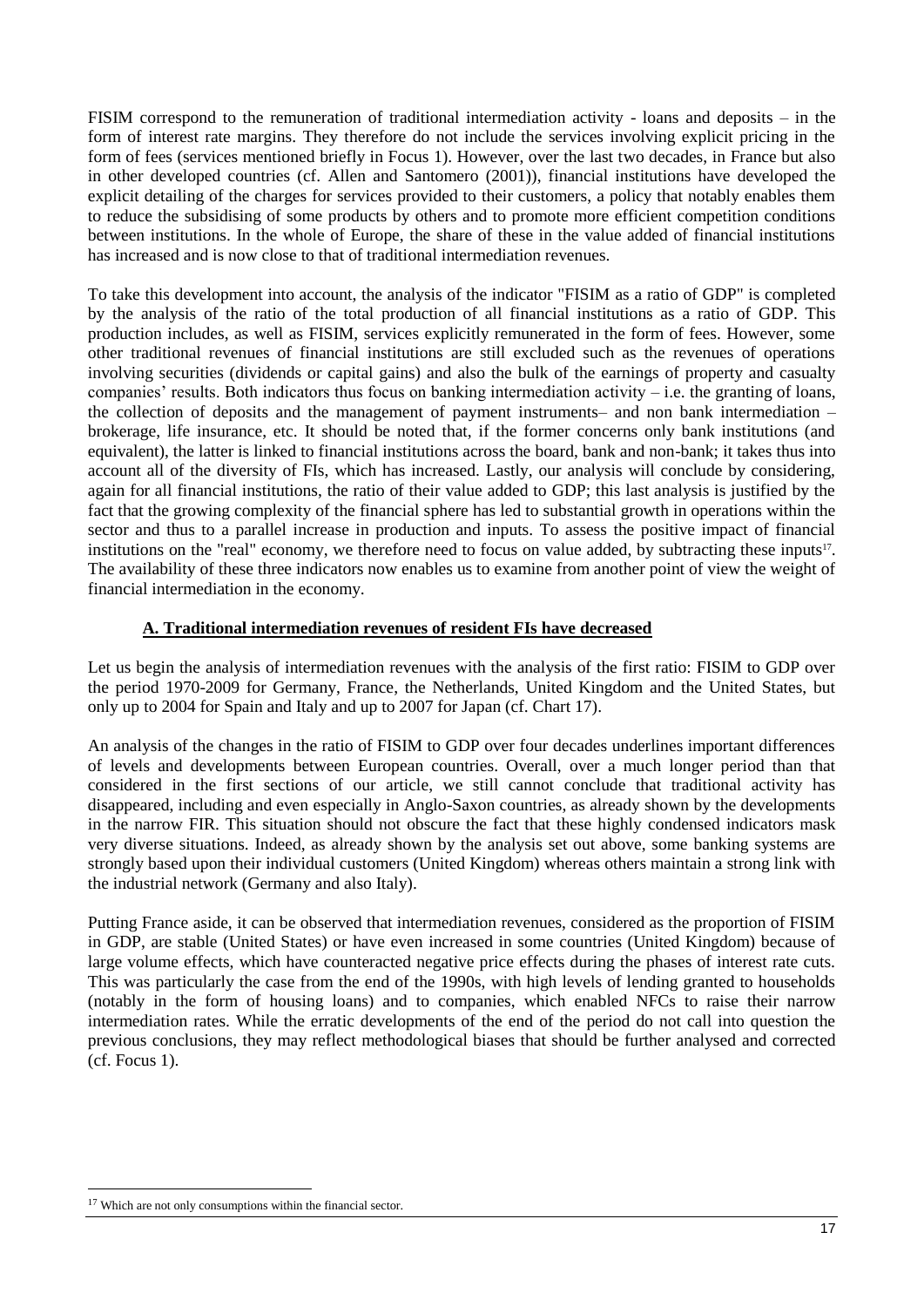

#### Sources: national accounts (national data)

In the case of France, one can see again the increase in intermediation revenues earned via the interest rate margin following the rise in inflation of the 1970s, because of the lower elasticity to inflation for deposit rates than for lending ones, and the decline that followed the fall in interest rates but also the apparent disintermediation observed from the 1980s onwards (even if we have seen that this fall in the lending volumes granted to residents was compensated overall by international financing). This latter information can be usefully compared to statistics regarding credit institutions' margins on all of their lending and deposit operations (cf. Chart 18, available over a long period only for AFB – Association française des banques – banks).

We can observe that the fall in lending rates was greater than that in deposit interest rates, leading to a clear downward trend in the "margin on operations with customers". The overall margin (taking into account all the forms of credit institutions' revenues) also followed a downtrend; even if this trend was less marked, it corresponds to a division of this overall margin by two or three over the whole period. This observation suggests that the fall of traditional revenues encouraged financial institutions to develop other sources of revenues from other financial products. This finding leads us to consider the total production of financial intermediaries, and not only FISIM, to assess their weight in the economy.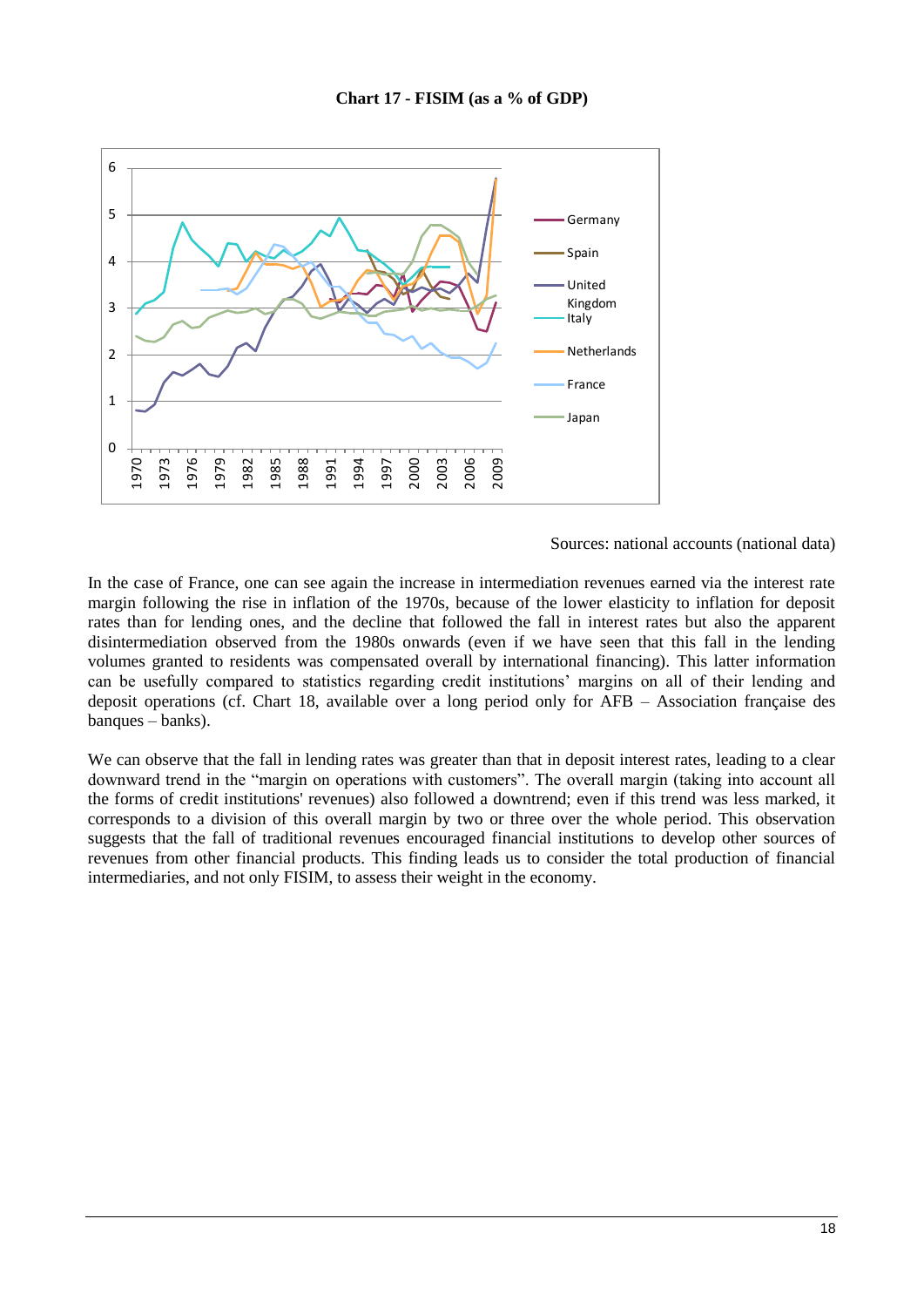



Sources: Commission bancaire (French banking supervisory authority) and authors' calculations

#### **B. Other sources of revenue have replaced the intermediation margins of financial institutions**

When the indicator linked to production is examined, it is even less possible to conclude that financial intermediation is on the decline, with this indicator following generally an upward trend, including in France (cf. Chart 19). With the production of financial institutions calculated in national accounts also including fees<sup>18</sup> and taking into account a wider population of institutions (whereas FISIM relate *de facto* only to those practicing banking intermediation), the levels reached are well above those discussed above. For Germany and France, and also for Spain and Netherlands, but for shorter periods, this indicator is consistent with the changes made during the last rebasing of national accounts ("base 2000" in France). US national accounts include a comparable indicator because they comply with the rules of SNA 2008, whereas Japan's accounts do not include production at the level of FIs, which obliges us to exclude Japan from our analysis. Lastly, for Spain, Italy and the United Kingdom, published information that we have used do not always comply with the rules of SNA 2008.

1

<sup>&</sup>lt;sup>18</sup> Whose diversity was briefly analysed in Focus 1. From this, we can also say that FISIM and fees are by far the two major categories of financial intermediaries' production within national accounting. The lesser relative importance of one of them is thus very likely to derive from the greater relative importance of the other.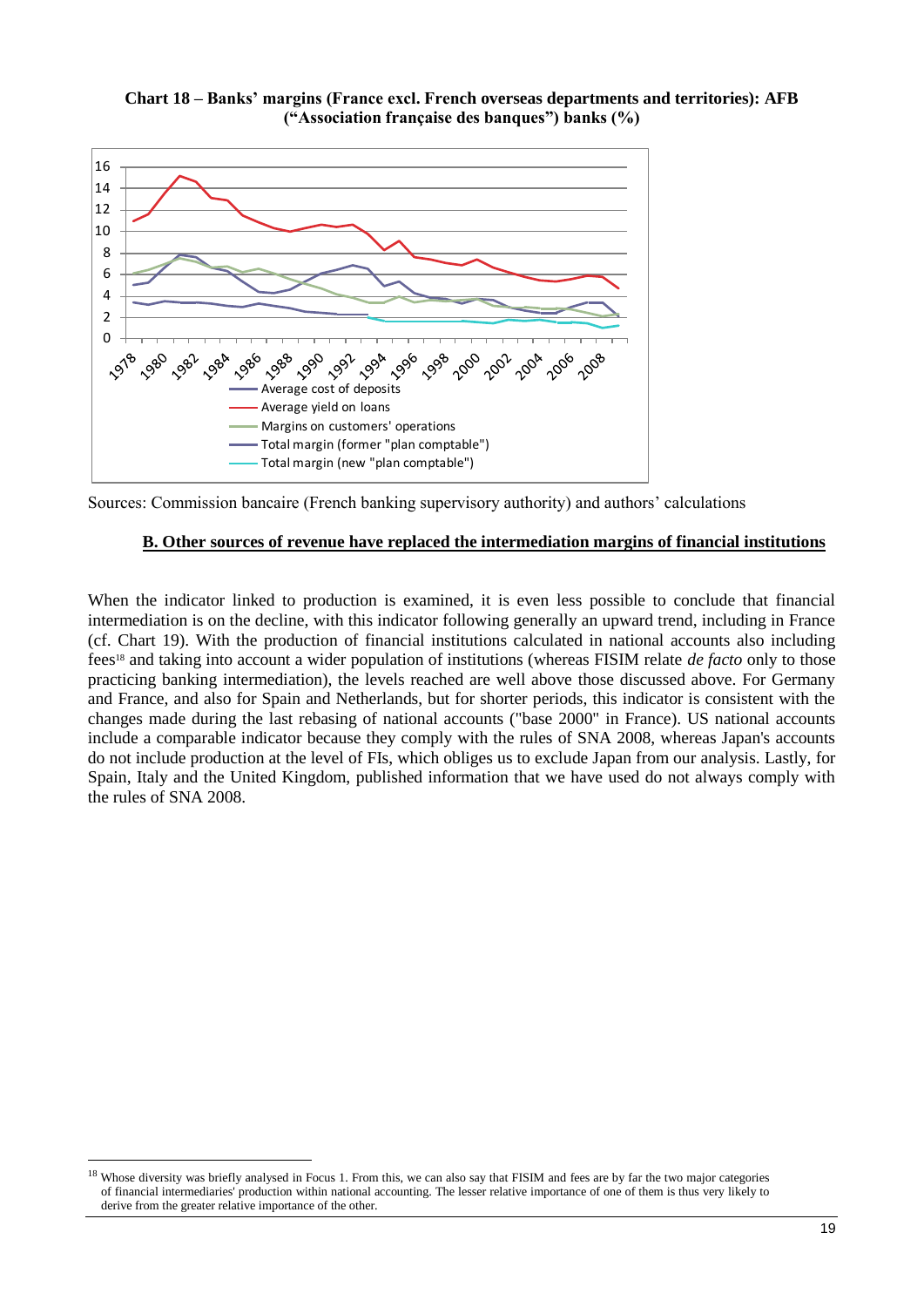

**Chart 19 - Production of financial companies (as a % of GDP)**

Sources: national accounts (national data)

Beyond level differences that should be interpreted with caution, especially because of the likely heterogeneity of available data, we can observe that, regarding the latest periods, this indicator stabilised in most countries after a large rise over the preceding periods. This rise was not really called into question by the recent crisis in spite of the already mentioned erratic movements over the very latest periods, including 2009 (only 2008 for United Kingdom). This is especially the case for France where the downward trend observed in the previous Charts can no longer be seen. These developments thus do not point to a weakening of banking and financial activity but rather underline that the relative (and not always absolute, see above) decrease in FISIM corresponds to the growth in fees (cf. Focus 1), and in particular to the increase in the market activity revenues generated by banks and in market intermediation revenues (insurance, management of mutual funds). The fall in bank credit in financing (large) companies that may be illustrated by the fall in the narrow FIR over the last decade (see above), does not call into question the position of banks and other intermediaries in the economy since other customers and other products may also fuel their earnings. It is still possible to think that traditional activities, in spite of their decreasing weight, possess significant advantages, notably in attracting and keeping customers, or even being used as "loss leaders", as shown by bank practices on certain credit market segments and particularly housing loans in France. More generally, the expansion of the financial sector does not mean that some segments have replaced others (for instance, the growth of markets at the expense of banks). On the contrary, it is based on the growing differentiation and sophistication of players in the financial sphere: the emergence of agents with diverse specialisations has generated complementarities and synergies to ensure the efficient and profitable financing of the economy (cf. Allen and Santomero, 2001).

Lastly, as has been seen above, to have a full picture of the role of intermediation in the economy, this analysis of revenues should also take into account the growing importance of operations between financial agents, included in national accounts in the inputs section<sup>19</sup>. By subtracting the latter from production, we obtain value added, the most significant variable in the amount of services provided to other agents by the financial sector. That is why we conclude this section with an analysis of a final ratio: that of the value added of financial institutions to GDP.

-

<sup>&</sup>lt;sup>19</sup> All the inputs in the financial sector do not occur in this sector alone.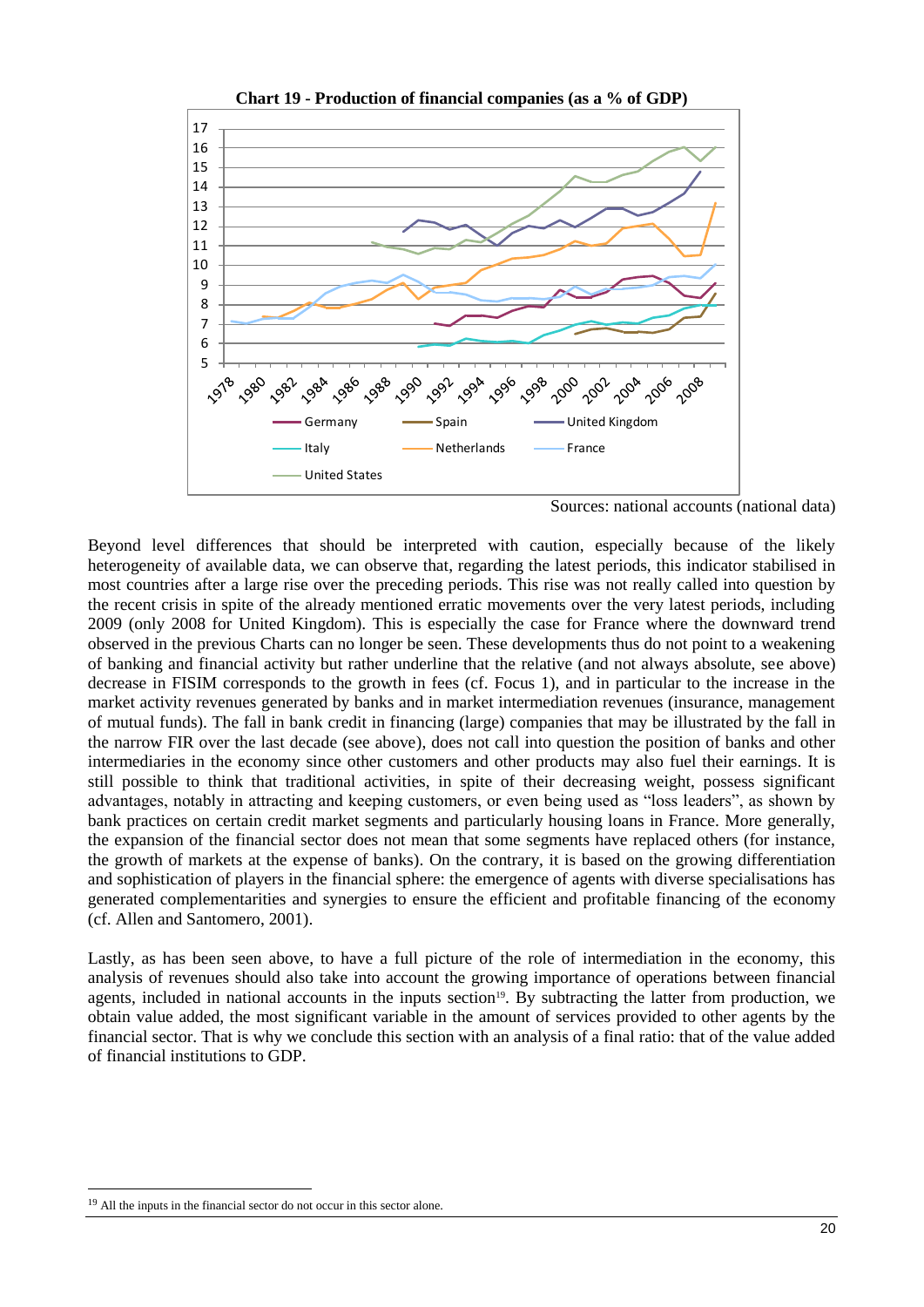

**Chart 20 – (Gross) value added of financial companies (as a % of GDP)**

Sources: national accounts (national data)

By construction, this ratio is lower than the previous one, but in proportions that vary from country to country. The adjustment is substantial for Netherlands which thereby approaches the ratio in other continental European countries (cf. Chart 20). This confirms that, in countries where financial services are particularly important, the revenues derived from transactions between intermediaries are significant. In spite of this adjustment, the relative importance of the financial sphere is much more marked in the United States and in United Kingdom than in any other country; moreover, the contribution of this sphere is growing, pointing to a process of specialisation within the world economy. This is the opposite from what has happened in Germany, the only country in our sample, where a long-term trend towards the erosion of the financial sphere's revenues may be observed. Everywhere else, the stability or growth of these revenues confirms that banks and financial intermediation more generally continued to play an important role.

Thus, a thorough analysis, based on sectoral accounts of national accounts, of the revenues derived from financial intermediation, confirms and completes our analyses of intermediation rates. The growing complexity and sophistication of the financial sphere underline the growing interdependence between financial intermediaries and markets; the expansion of the latter thus does not mean the disappearance of the former, but rather their repositioning. In conclusion, the weight of financial intermediation has stabilised or grown in most developed economies and intermediation therefore plays an essential and lasting in the economy.

#### **V. Disintermediation that is neither general nor irreversible**

Many of the observations in our article lead us to reject the idea of a generalised trend towards disintermediation that is at work in developed countries. The contrast is indeed stark between France where traditional intermediation has waned over the last three decades and the United States where intermediation has been growing since the 1950s. By contrast, even though most of the countries considered in our article saw their narrow FIR rise until the middle of the 2000s, with the notable exception of Germany, one should not conclude that this trend will last, as the housing debt of households has been significantly affected by the current financial crisis.

Beyond the differences, some common features can be underlined:

GG have had a tendency to reduce, in relative terms, their financing by credit over time, even if this trend is not limitless (example of France, where local government administrations do not all have the means to issue debt securities and mainly get financing by credit).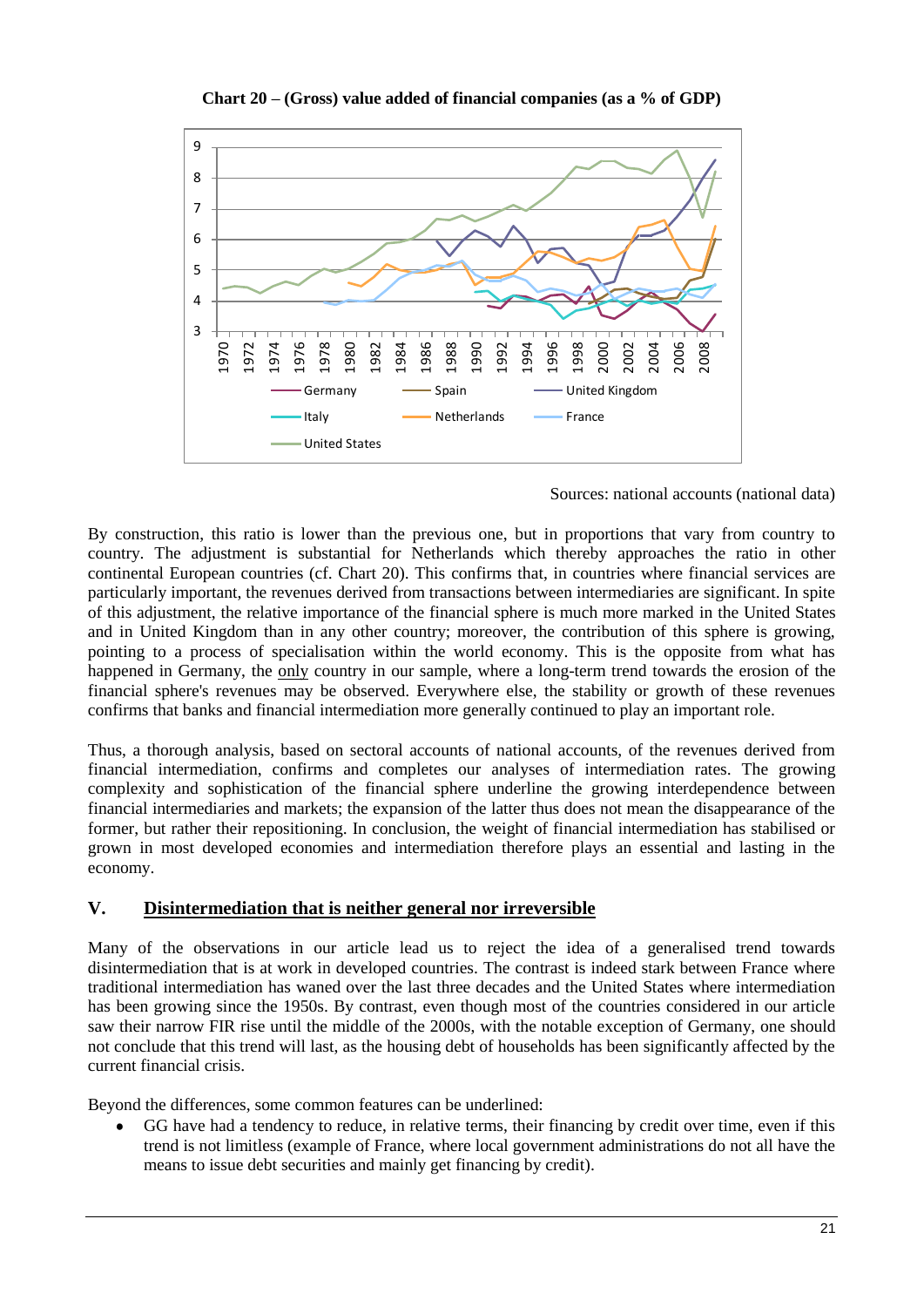- NFCs because of their diversity as regards their size and strategies, and given their constraints use financing by credit or debt securities as it suits them over time, sometimes with negative net issues of shares (in the case of the United States), thus fuelling the rise in the IR.
- The growth in the demand for lending from households has contributed most often, over residential housing cycles, to a large (case of France) or overwhelming (case of the United States or United Kingdom) extent to the developments in the  $IR^{20}$ .

Comparisons made between developed countries, developments over the past few decades, and the levels reached at the end of the period by aggregate IR and the share of intermediaries' revenues in GDP **lead to a more nuanced view of the opposition between "intermediated financing countries" and "market financing countries".** Indeed, the United Kingdom and the United States, which are regarded as belonging to the second category, have an IR and a share of intermediation revenues to GDP that has grown, overtaking France. The developments in loans to households are not the only explanatory factor, since NFCs' IR also rose at the end of the period in the United States.

In the case of France, the somewhat strange fall in FIR over most of the period, should be put in perspective for several reasons. First, we should note that the IR was quite high at the beginning of the period, that the broad IR remained above 50% over all of the period under review and that the opening up to international capital movements took place later than, say, in the United States, and took longer for its effects to be felt. Yet, the internationalisation of financing and portfolios has been the main factor to explain the apparent decrease in the FIR in France. In fact, the fall in the IR in France is largely due to the geographical diversification of the investments of resident financial intermediaries: the amounts invested abroad would have been more than enough to keep the FIR in France constant had they been allocated to resident NFAs. An analysis of financial intermediaries' revenues also confirms that the developments in their pricing policies and the shift in their activities have contributed to maintaining, and even reinforcing, their weight in national economy.

Thus, financial intermediaries continue to play an essential role in raising funds for NFCs and GG. The possibilities on offer, particularly to NFCs, cover in fact a very wide range of services from these intermediaries, which go well beyond the simple choice between intermediated financing and market financing. If FIs' share in financing has been maintained, it is also due to the growing role of the Rest of the world, above all non-resident FIs. This is what can be observed particularly from the analysis of "intermediation aggregates", which shows that the gap left by resident FIs has been filled by non-residents, and not by resident NFAs' investments.

The concept of financing aggregates that we have proposed seems to complement appropriately the intermediation rate approach, as it offers a more complete overview of the scope of the financing agents can draw on. It also enables us to qualify the apparent conclusions that might be drawn from merely observing intermediation rates, whether narrow or broad, and supports the findings of our in-depth analysis of FIs' production in the economy. Our main conclusion is hence that FIs, whether resident or not, maintain their weight, which makes it possible to replace the view whereby banks, and more generally financial intermediation, are destined to die out with an approach that analyses the lasting and diverse adaptation of this intermediation. Thanks to our work using most recent findings of national accounts and balance of payments statistics, following on from Allen and Santomero (1998, 2001), we stress the essential nature of financial intermediation.

1

<sup>&</sup>lt;sup>20</sup> To get a more complete view of their situation, one should compare households' debt with their assets. On this topic, cf. the Focus "Developments in the wealth position of households in France", Banque de France Monthly Bulletin (2007).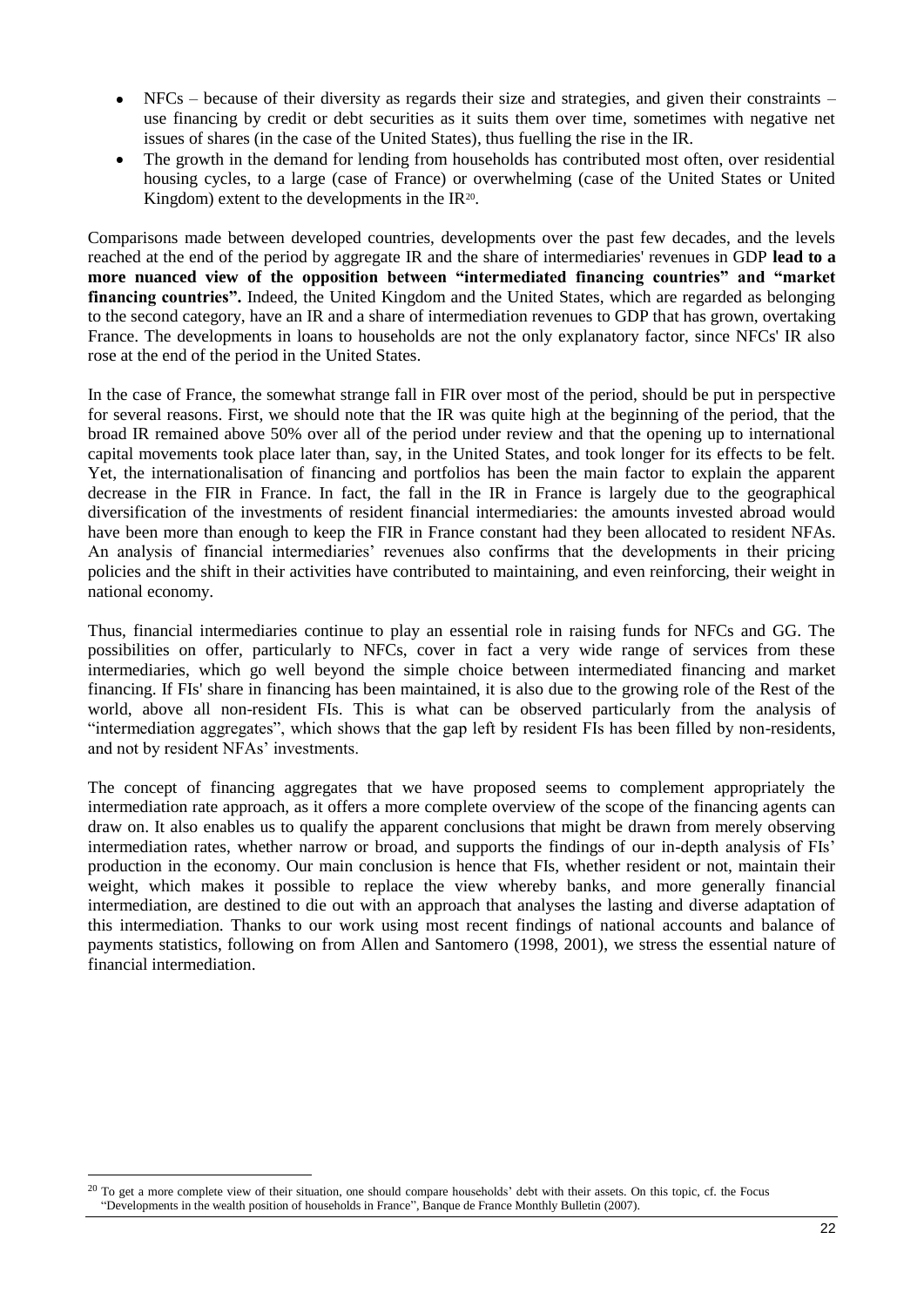#### **References**

Allen F. & Gale D. (2000), « Comparing financial systems », Cambridge and London, MIT Press.

Allen F. & Santomero A.M. (1998), « The theory of financial intermediation », Journal of Banking and Finance, 21, 1461-1486.

Allen F . & Santomero A. M. (2001), « What do financial intermediaries do? », Journal of Banking and Finance, 25, 271-294.

Beck T., Demirguc-Kunt A. & Levine R. (2003), « Law and finance: why does legal origin matter? », Journal of Comparative Economics, 31, 653–675.

Boutillier M. & Bricongne J.-C. (2011), « Désintermédiation ou diversification financière ? Le cas des pays développés ». Revue d'économie politique. Dalloz, vol. 121(4), 547-582.

Boutillier M., Labye A., Lagoutte C., Lévy N. & Oheix V. (2002), « Financement et gouvernement des entreprises : exceptions et convergences européennes », Revue d'Economie Politique, 112 (4), 499-544, July-August.

Bricongne J.-C. (2005), « Les comptes financiers de la Nation en 2004. Forte poussée de l'endettement immobilier des ménages », Bulletin mensuel de la Banque de France, n°137/INSEE Première, n°1019, May.

Bulletin mensuel de la Banque de France (2007), Evolution de la situation patrimoniale des ménages en France, n°158, February.

Capelle-Blancard G. & Couppey-Soubeyran J. (2003), « Le financement des agents non financiers en Europe : le rôle des intermédiaires financiers demeure prépondérant », Economie et Statistique, n°366, November.

CNUCED (2003), Rapport sur l'investissement dans le monde.

*Committee on the Global Financial System* (2010), « Long-term issues in international banking », *Document de travail n°41 du Committee on the Global Financial System*, BRI, Bâle, July.

Direction de la Balance des paiements de la Banque de France (2006), La balance des paiements et la position extérieure de la France, rapport annuel.

Feldstein M. & Horioka C. (1980), « [Domestic Saving and International Capital Flows](http://ideas.repec.org/a/ecj/econjl/v90y1980i358p314-29.html) », [Economic Journal,](http://ideas.repec.org/s/ecj/econjl.html) vol. 90(358), 314-29, June.

Fixler D. J. (1993), « Measuring financial service output and prices in commercial banking », Applied Economics, 25, 983-93.

Fixler D. & Zieschang K. (2010), « Deconstructing FISIM: Should Financial Risk Affect GDP? », Communication à la 31ème conférence générale de l' *International Association for Research in Income and Wealth*, Sankt-Gallen (Suisse), 22-28 August.

Fournier J.-M. & Marionnet D. (2009), « La mesure de l'activité des banques en France », Bulletin mensuel de la Banque de France, n°178, 4ème trimestre.

Goldsmith R. W. (1969), Financial structure and development, New Haven: Yale University Press.

Gorman J.A. (1969), « Alternative Measures of the Real Output and Productivity of Commercial Banks », In Fuchs, Victor R., Ed., *Production and Productivity in the Service Industries.* Studies in Income and Wealth, vol. 34, New York: Columbia University Press.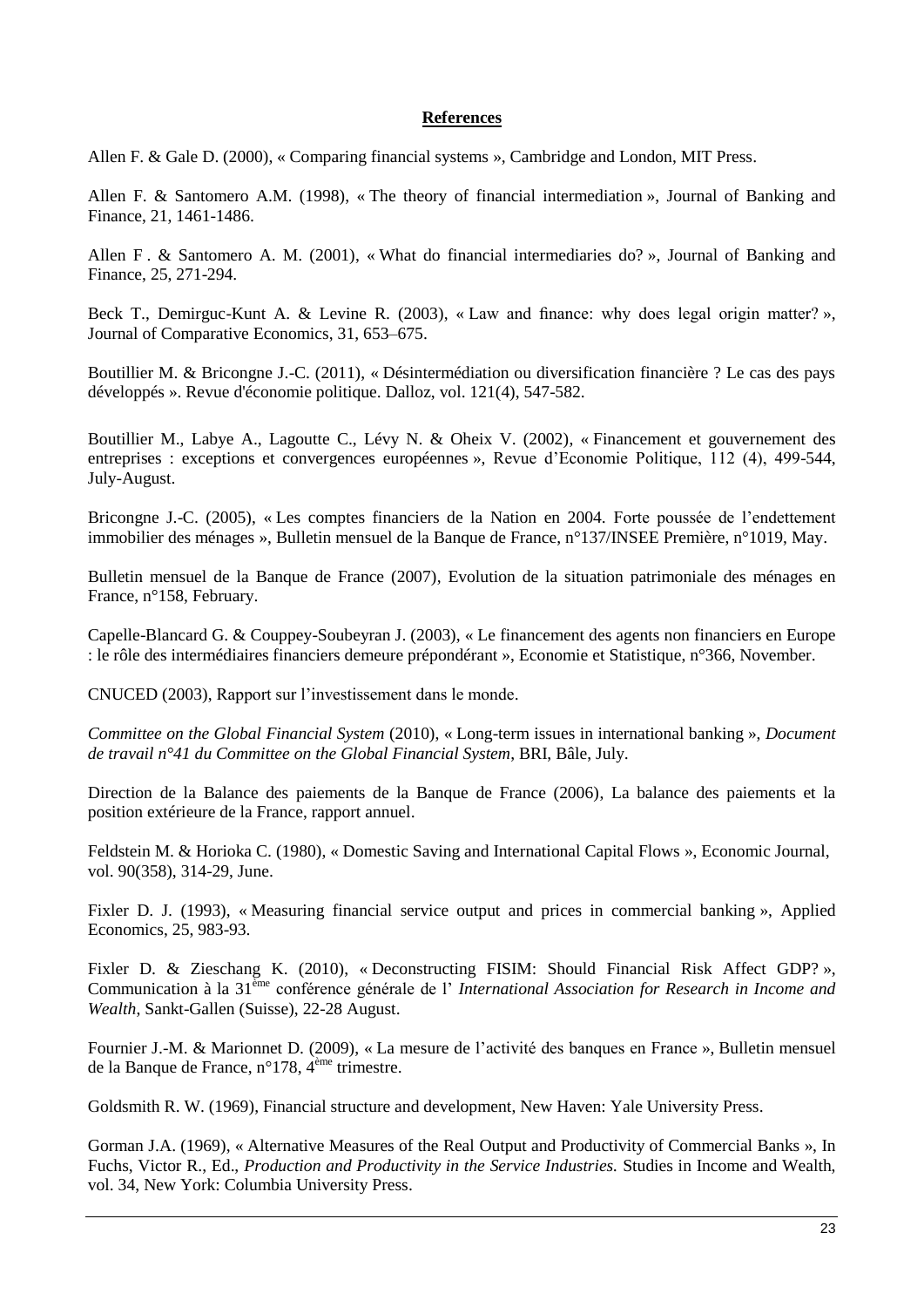Gurley J. & Shaw E. (1960), Money in a theory of finance, Brookings Institution.

Hood K. K. (2010), « Computing Nominal Bank Services: Accounting for Default », Communication à la 31ème conférence générale de l' *International Association for Research in Income and Wealth*, Sankt Gallen (Suisse), 22-28 August.

Inklaar R. & Wang J. C. (2010), « Real Output of Bank Services: What Counts Is What Banks Do, Not What They Own », Communication à la 31ème conférence générale de l' *International Association for Research in Income and Wealth*, Sankt Gallen (Suisse), 22-28 August.

INSEE (2005), « Les comptes nationaux passent en base 2000 », In « L'économie française - Comptes et dossiers - Édition 2005-2006 », Paris, July.

Kang J. & Stulz R. M. (1997), « Why Is There a Home Bias? An Analysis of Foreign Portfolio Equity Ownership in Japan », Journal of Financial Economics, 46(1), 3-28.

Keuning S. (2010), « Measuring bank services – further developments », In Irving Fisher Committee on Central Bank Statistics, Eds., *IFC's contribution to the 57th ISI Session, Durban, 2009.* IFC Bulletin, No 33, Basle, Bank for International Settlements, July.

La Porta R., Lopez-De-Silanes F. & Shleifer A. (1999), « Corporate ownership around the world », Journal of Finance, 54 (2), 471-517.

La Porta R., Lopez-De-Silanes F. & Shleifer A. (2008), « The economic consequences of legal origins » Journal of Economic Literature, 46:2, 285–332.

Levine R. (2002), « Bank-Based or Market-Based Financial Systems: Which is Better? », Journal of Financial Intermediation, 11, 1-30.

Levine R. (2005), « Finance and Growth: Theory and Evidence », In *Handbook of Economic Growth*, Eds: Philippe Aghion & Steven Durlauf, Elsevier Science, Pays-Bas.

Monfront-Moncomble R. (1989), « L'évolution du système financier français à travers le TERF » Cahiers économiques et monétaires, 34, 45-51.

Rajan, R. G. & Zingales L. (1995), « What do we know about capital structure? Some evidence from international data », Journal of Finance, 50, 1421-1460.

Schmidt R.H., Hackethal A. & Tyrell, M. (1999), « Disintermediation and the role of banks in Europe: An international comparison », Journal of Financial Intermediation, 8, 36-67.

Wilhelm F. (2002), « Le taux d'intermédiation financière, aspects méthodologiques », Rapport 2001 du CNCT (Conseil National du Crédit et du Titre), 269-272.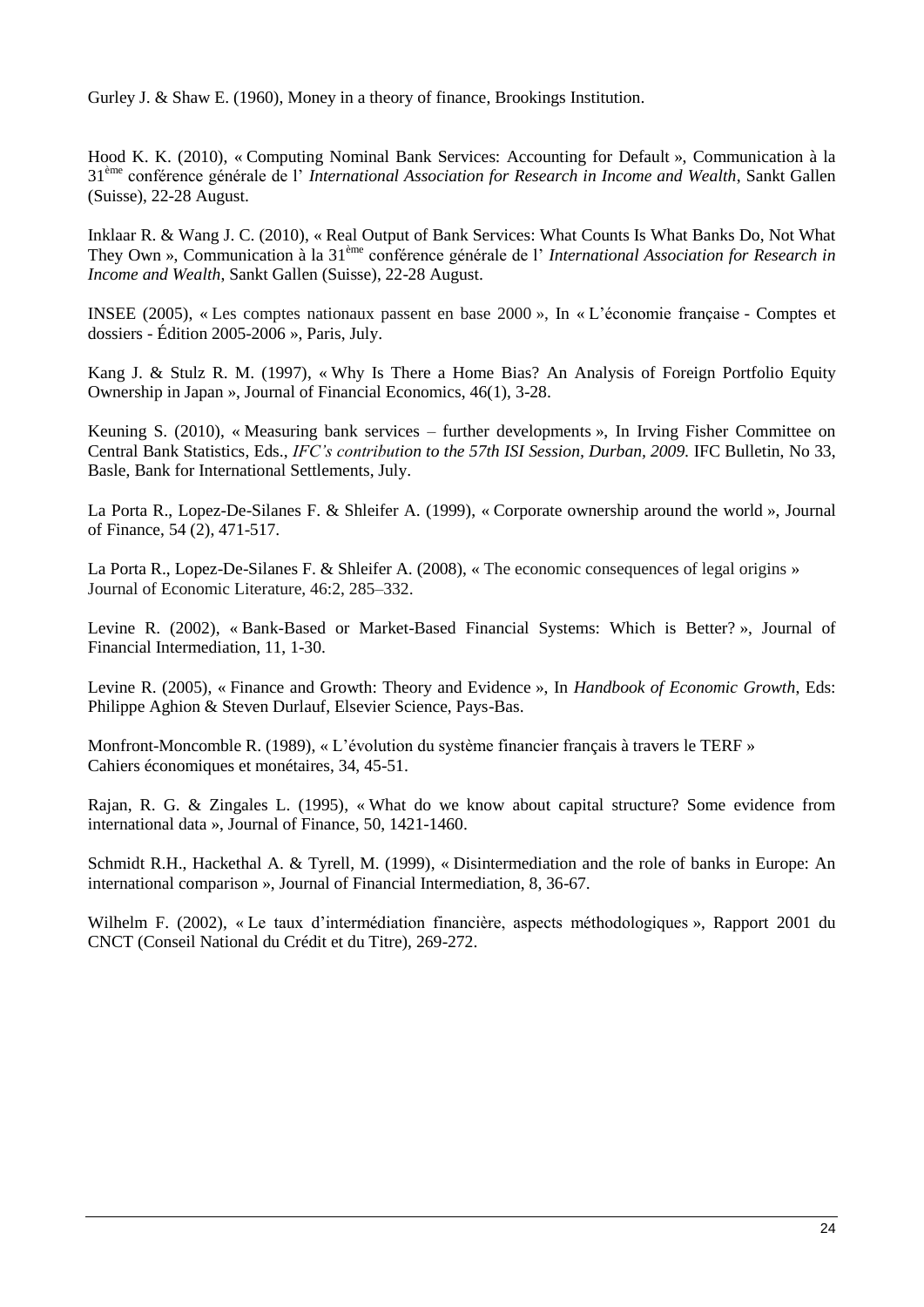#### **I. Methodological elements regarding France**

The main source for our calculations are the quarterly financial accounts (QFA) produced by the Banque de France, according to the national accounting rules and consistent with annual national financial accounts up to the "semi-definite" account, or even until the "provisional" account for certain series.

Given that the related to bonds and shares are not available with all the required detail by counterparties sector, assumptions (calculations of ratios…) are made where necessary to obtain a breakdown by holding sector.

#### **Principles of valuation and calculation**

Outstandings of securities are valued at their value at issuance. For the calculation of outstandings of bonds and shares, flows are cumulated from initial outstandings (which are themselves usually calculated by cumulating older data, most often annual data that can date back to 1978).

In order to make sectoral consolidations of data related to financial markets, holding rates (coming from sources such as the "Fichier bancaire des enterprises" (FIBEN: companies database) and the Banque de France's surveys on securities holdings ("enquête-titres"), particularly) are applied to cumulated flows series relating to financial markets operations. While FIBEN data are confidential, the surveys on securities holdings are published in the Banque de France releases. In the Fiben database, percentages of holdings of quoted and unquoted firms' capital by sector of the economy (mutual funds, banks, financial auxiliaries, insurance companies, insurance auxiliaries, the State, NFCs, households, Rest of the world) are available. As regards the survey on securities holdings, which is conducted among the main securities custodians of credit institutions in France, it details the holdings of the main financial products (bonds, shares, mutual fund securities) by holding sector (financial or non-financial, resident and non-resident), with certain details related to the nature of the securities held, which can give some information about the counterparties (government securities are distinguished from other securities, securities held are distinguished according to the holder's residence, etc.). Given that the series are available from 1997/1998, previous periods have been obtained by extending the available series.

Let us also underline that from the second half of 2000s, the PROTIDE source, which is a survey on securities held, has progressively replaced the "enquête-titres" and also the compilation of outstandings of own portfolios and customers' portfolios of foreign securities held by residents and French securities held by non-residents previously conducted by the Department of balance of payments by making them more detailed. This new source makes it possible to have greater detail about counterparties (who-to-whom) which will render possible the updating of the calculations made in the current study.

#### **Use of balance of payments data**

As regards operations with the Rest of the world, balance of payments data are used and cross-referenced with national accounts data

While the main conventions are identical between the two sources (concept of residence, definition of operations), the main problem that arises is the difference in the sectoral divisions used in balance of payments and national accounting. Indeed, the balance of payments uses a breakdown into four sectors: public administrations, the central bank, MFIs and a sector designated "others", that includes households and NFCs, but also financial entities which are not MFIs (mainly insurance companies and mutual funds other than money market funds).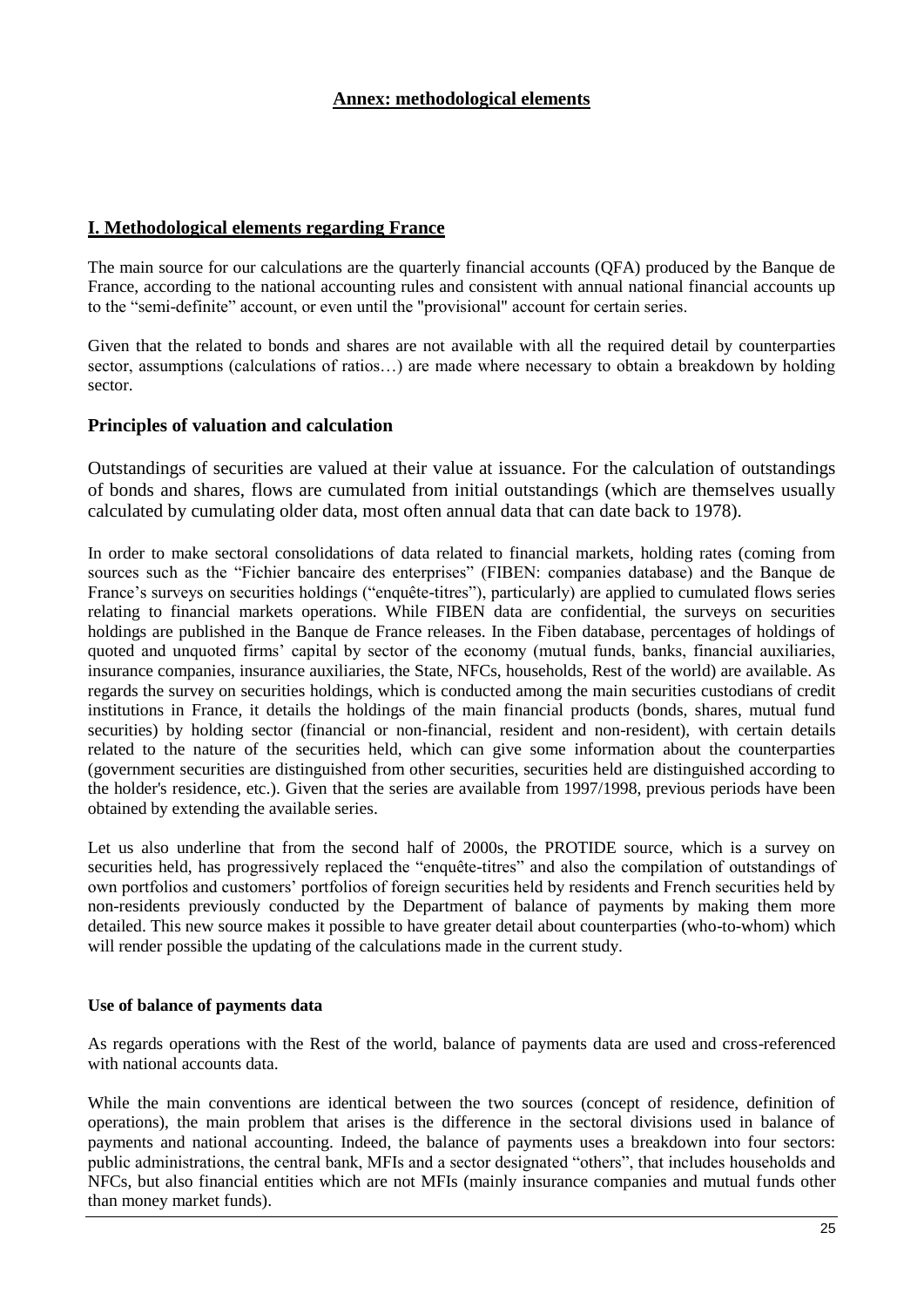As regards financing received by NFAs, we make the assumption that financing received in the form of debt securities, shares or loans are mainly granted to NFCs and households.

#### **Chosen scope**

Credit institutions include monetary financial institutions (MFIs, excluding S122F (money market mutual funds)) and the 123A sector (miscellaneous financial institutions and equivalent, which notably include investment companies).

Mutual funds include money market (S122F) and non-money market (S123B) mutual funds.

The 124 sector (financial auxiliaries) is excluded from the scope of analysis.

Regarding operations:

- The loans of credit institutions to NFAs and those granted by mutual funds and insurance companies are taken into account. Trade loans and loans between non-financial agents (partners' current accounts, subsidiaries' accounts…) are thus excluded;
- GG's deposits on the liability side are not consolidated;  $\bullet$
- The issuing of shares by NFCs are netted from their holdings of shares issued by resident NFCs. Thus, only the balance between the flows of shares issued by NFCs and those of shares bought by these NFCs is taken into account in financing, with the development of internal holdings within the NFCs sector corresponding more to changes in groups' structuring than to new sources of financing. This operation also makes it possible to neutralise the buy-back by a NFCS of its own shares. This calculation mode is the main innovation compared to the previous approach of the CNCT ("Conseil National du Crédit et des Titres").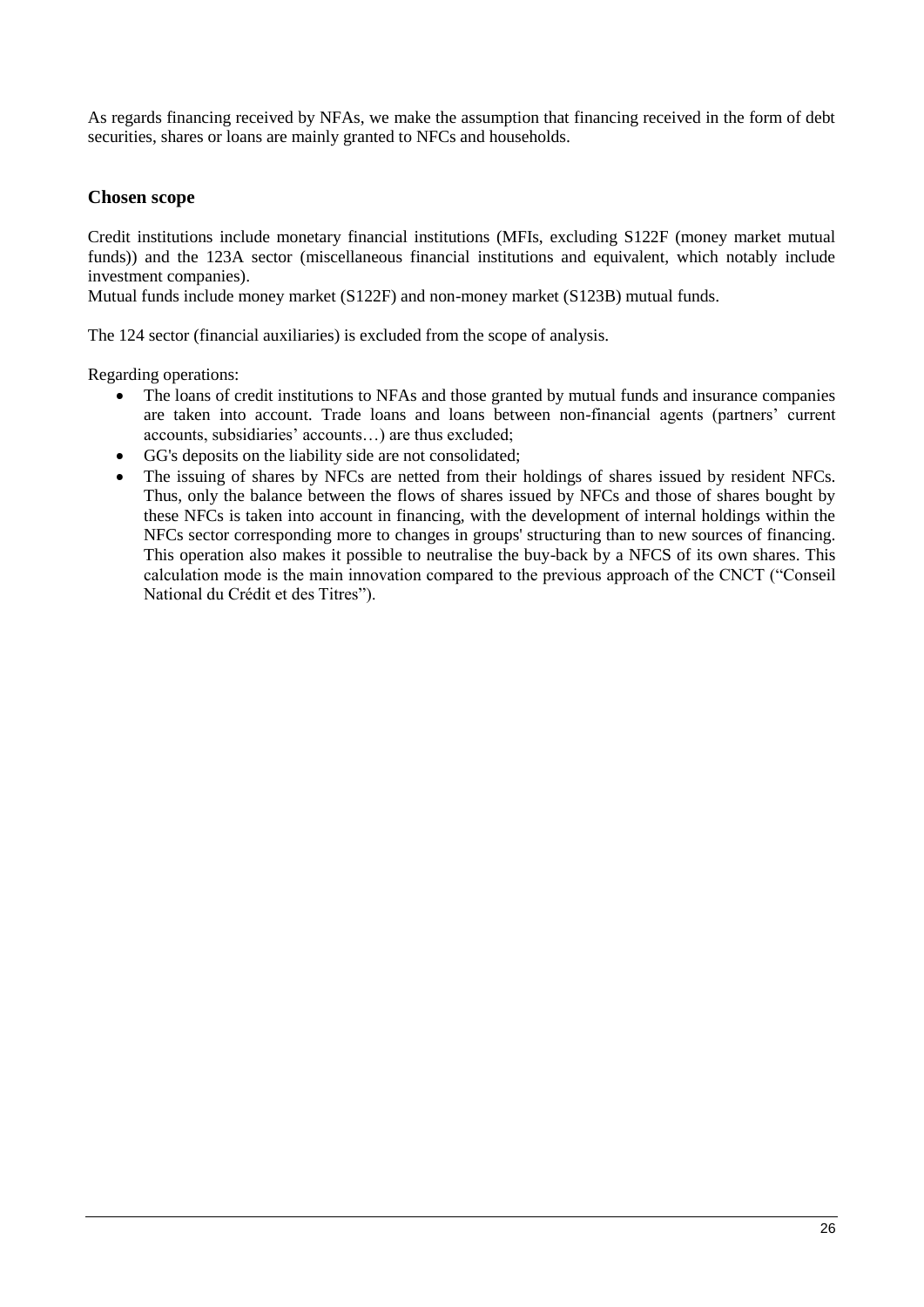

The two series of intermediation rates coming from the ancient and the new calculation method show trajectories which are comparable overall, with a few differences in level that can sometimes amount to 1 or 2 percentage points.

These differences are above all linked to different sources and conventions for recording or calculations.

Thus, data used in the new calculation method come from national financial accounts whereas those used previously came from monetary statistics. In particular, national accounting data on general government are now supplied by the Ministry of Finance and may also include, in addition to data reported by credit institutions, loans granted by other sectors.

Moreover, in the previous calculation method, flows of shares issued, net of redemptions, used to be reduced by a bankruptcy rate. This convention is no longer used in the current calculation. However, flows of shares issued to recapitalise or buy a company in the same national accounting sector are now consolidated in order to avoid double recording.

Lastly, national accounts were the subject of rebasing over the period, which has sometimes led to substantial changes for some series.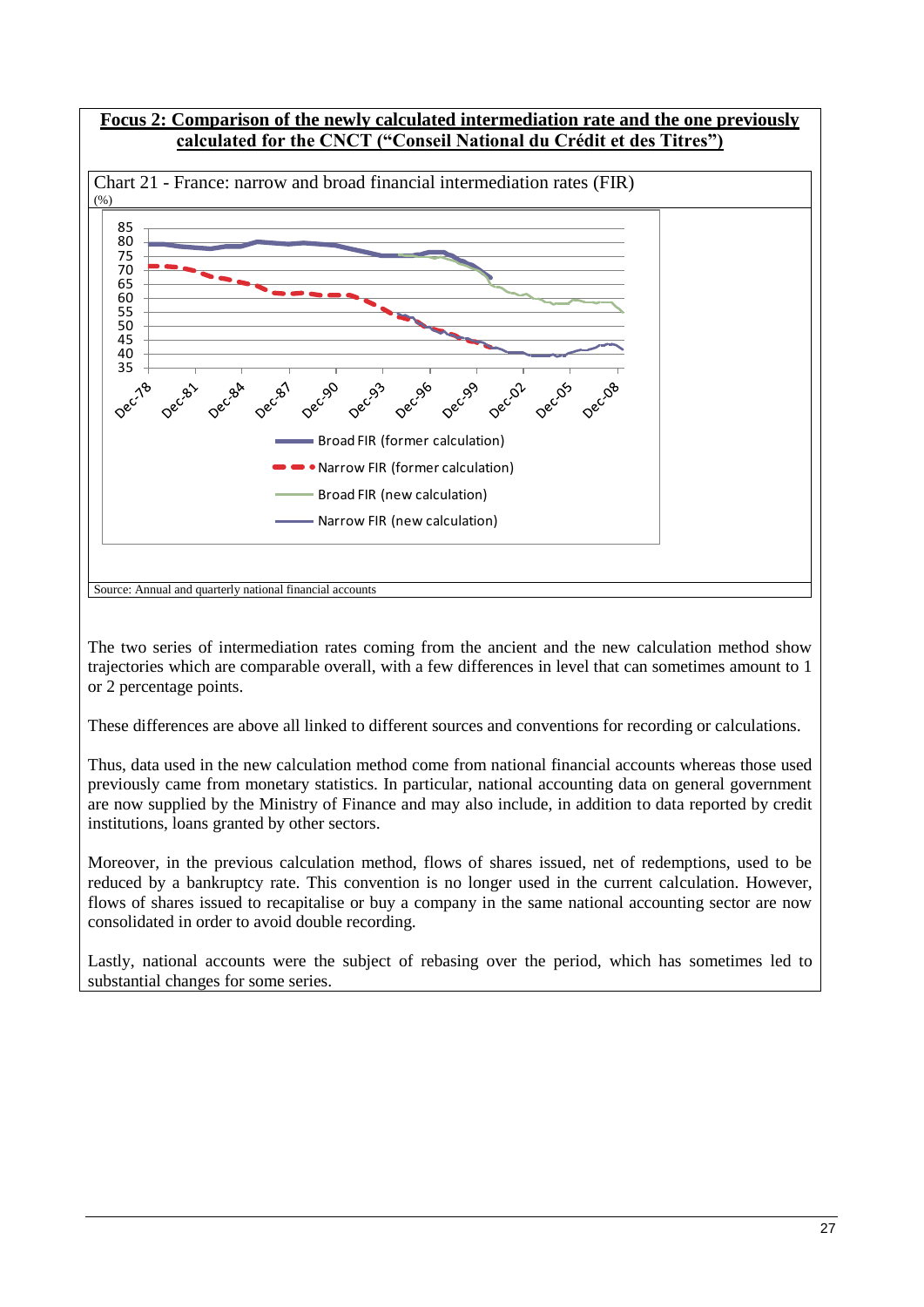#### **II. Methodological elements relating to the foreign countries under review**

#### **A. The United States**

Concerning loans, consumer loans, mortgage loans, and other categories of loans notably are taken into account. To deal with these loans broken down by sector, whatever the sector (lending or borrowing), the available detail in Flow of Funds accounts is in general greater than in French national accounts, and compatible with it. Regarding financial institutions, commercial banks, mortgage credit companies and miscellaneous other institutions (saving institutions, credit unions…) are included. The available data make possible the distinction between loans granted to NFAs by financial institutions and those granted by other NFAs.

Given that shares issued are consolidated between resident NFCs, do not require any calculation assumptions or reprocessing.

#### **B. The United Kingdom**

The financial database of the Bank of England provides data on loans granted to NFAs by resident financial institutions and by the Rest of the world. We then cumulate flows starting from initial outstandings.

Resident shares held by NFCs are also available and allow the same reprocessing as for France to obtain shares issued "net" of the holdings of other resident NFCs.

#### **C. Spain**

Loans between non-financial agents (short-term: F419 and long-term: F429) are not distinguished from loans granted by financial institutions to non-financial agents (short-term: F411 and long-term: F421). To cancel loans between non-financial agents, the calculation is based on the liability side of non-financial agents rather than on the asset side of resident financial intermediaries, with the latter including loans to the Rest of the world, which is problematic.

Total loans (F411+F419+F421+F429) on the liability side of resident non-financial agents are thus used as the basis for calculation. Thus, in order to obtain only loans granted to these agents (F411+F421) by financial institutions, it is necessary to subtract the loans granted by resident NFAs themselves (not including the loans recorded as direct investment). However, loans granted by non-resident NFAs are not subtracted.

#### **D. Germany**

Reprocessing is more or less the same as that carried out for Spain, apart from the fact that outstandings of shares owned by NFCs are subtracted from the outstandings of shares issued by NFCs. It should also be pointed out that the starting year for outstandings, from which flows are cumulated, is 1995.